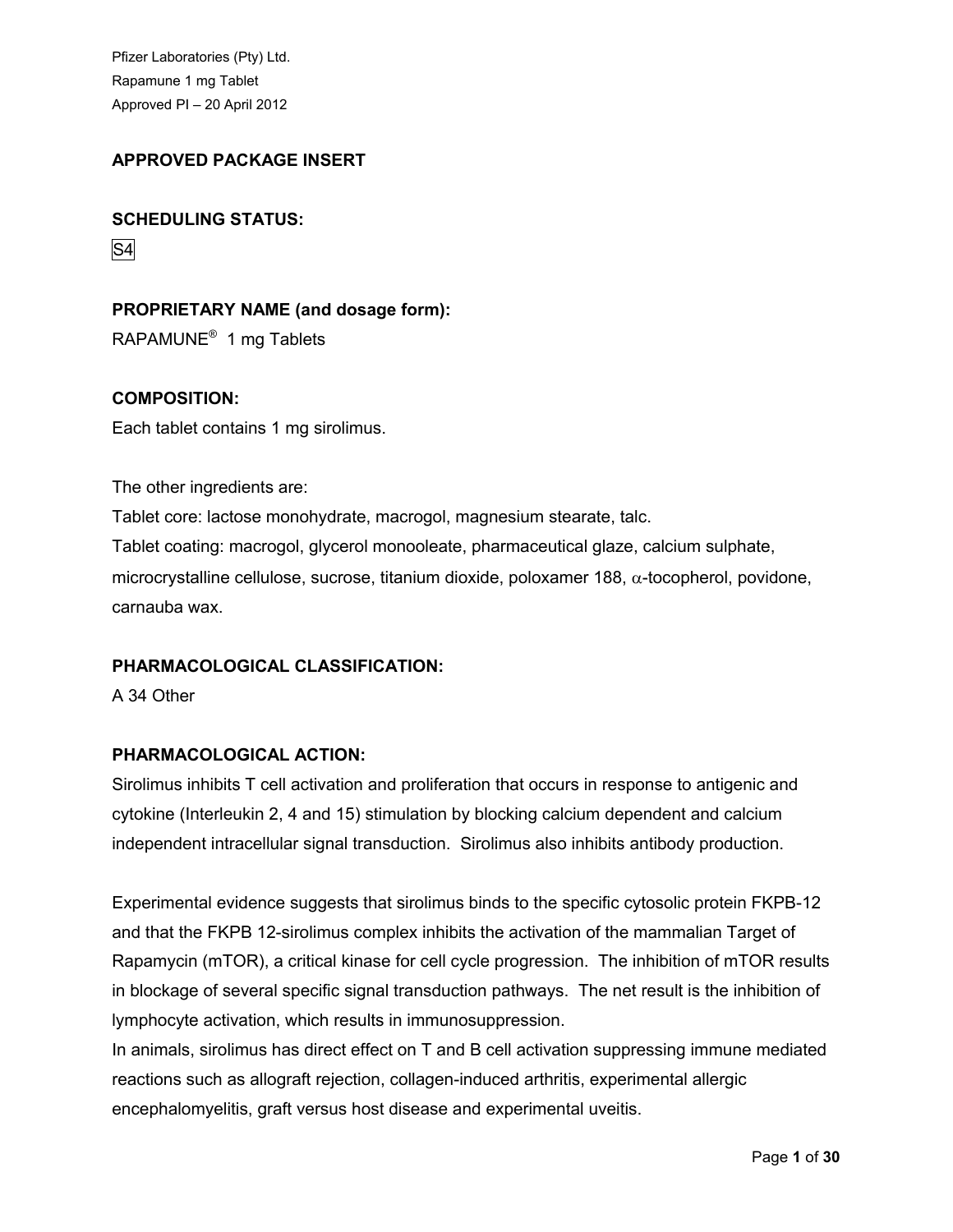### *Pharmacokinetics*

#### *Absorption:*

Following administration of sirolimus oral solution, sirolimus is well absorbed, with a time-topeak concentration of 1 hour after a single dose of sirolimus, in healthy subjects and 2 - 3 hours after multiple oral doses of sirolimus, in renal transplant recipients. Following administration of the sirolimus tablet, sirolimus t<sub>max</sub> was approximately 3 hours after single doses in healthy volunteers and multiple doses in renal transplant patients.

The systemic availability (F) of sirolimus from the oral solution was estimated to be approximately 14 %. After sirolimus administration by tablet, F was estimated to be approximately 17 %. Sirolimus concentrations are dose proportional between 3 and 12 mg/m<sup>2</sup> after administration of the sirolimus oral solution in stable renal transplant patients, and between 5 and 40 mg after administration by sirolimus tablet in healthy volunteers.

## *Distribution:*

The mean ( $\pm$  SD) blood-to-plasma ratio (B/P) of sirolimus was 36 ( $\pm$  17,9) in stable renal allograft recipients after administration of the oral solution, indicating that sirolimus is extensively partitioned into formed blood products.

The mean volume of distribution ( $V_{ss}/F$ ) of sirolimus when administered as the oral solution is 12 ± 7,52 l/kg. Sirolimus is extensively bound (approximately 92 %) to human plasma proteins.

#### *Metabolism:*

Sirolimus is a substrate for both cytochrome P450 IIIA4 (CYP3A4) and P-glycoprotein. Sirolimus is extensively metabolised by O-demethylation and/or hydroxylation. Seven major metabolites, including hydroxy-, demethyl- and hydroxydemethyl, are identifiable in whole blood. Some of these metabolites were also detectable in plasma, faecal and urine samples. Glucuronide and sulphate conjugates were not present in any of the biologic matrices.

Sirolimus is the major component in human blood and contributes to greater than 90 % of the immunosuppressive activity.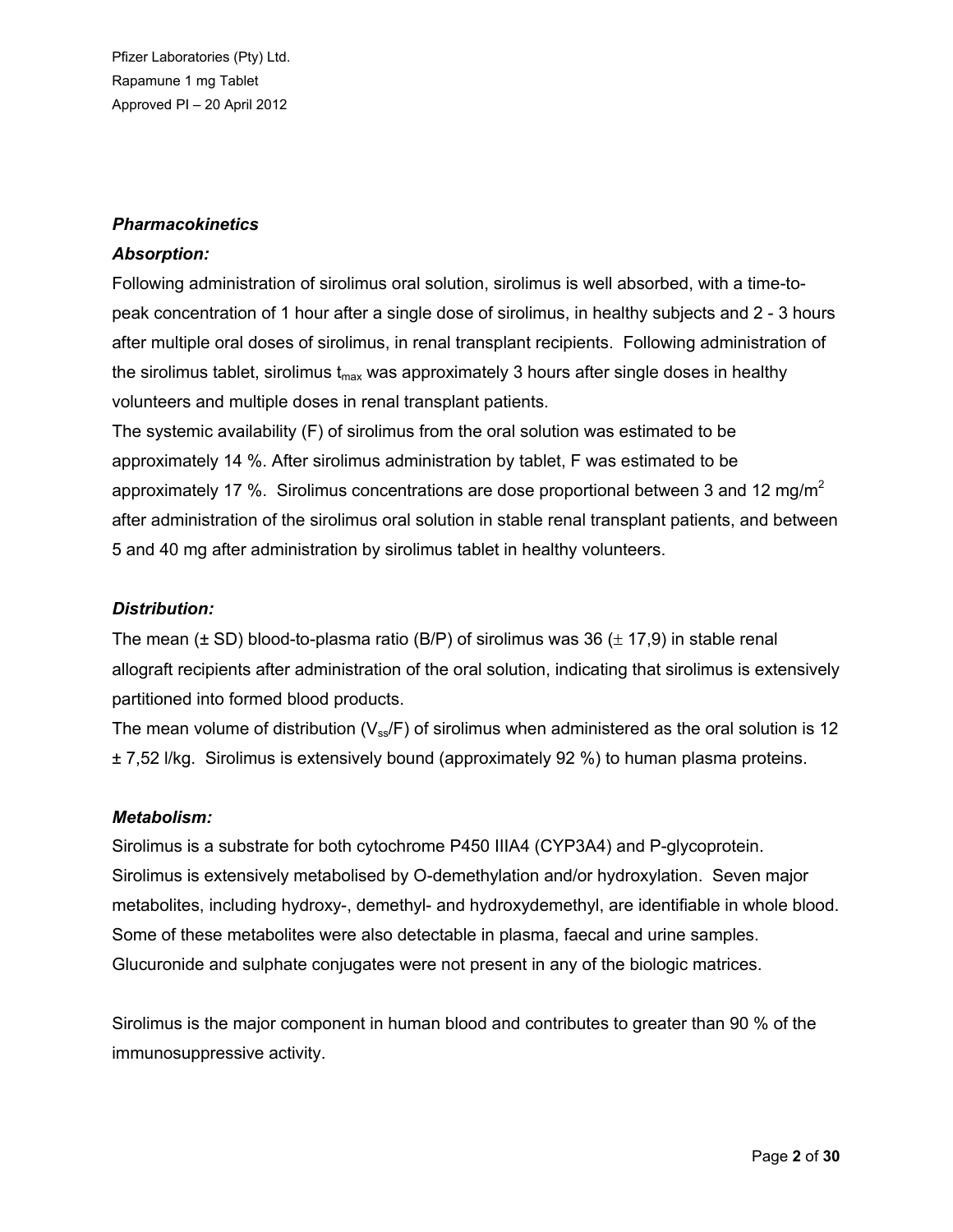## *Elimination:*

After a single dose of <sup>14</sup>C sirolimus by oral solution in healthy volunteers, the majority (91.1 %) of radioactivity was recovered from the faeces, and only a minor amount (2,2 %) was excreted in urine.

The terminal half-life in stable renal transplant patients after multiple oral doses of the oral solution was estimated to be about  $62 \pm 16$  h.

The effective half-life, however, is shorter and mean steady-state concentrations were achieved after 5 to 7 days.

# *Effect of Food:*

In healthy volunteers, a high-fat meal altered the bioavailability characteristics of sirolimus after administration of the oral solution. There was a 34 % decrease in the peak blood sirolimus concentration (C<sub>max</sub>), a 3,5-fold increase in the time to peak concentration (t<sub>max</sub>), and a 35 % increase in total exposure (AUC). After administration of the tablets and a high-fat meal in healthy volunteers,  $C_{\text{max}}$ , t<sub>max</sub>, and AUC showed increases of 65 %, 32 % and 23 % respectively.

It is recommended that Rapamune be taken consistently either with or without food. The use of orange juice and water to dilute Rapamune were equivalent with respect to  $C_{\text{max}}$ , and AUC. Grapefruit juice reduces CYP3A4-mediated drug metabolism and potentially enhances P-gp mediated drug counter-transport from enterocytes of the small intestine and must not be used for dilution or taken with Rapamune.

# *Initial Therapy with cyclosporin (2 to 4 months post-transplant):*

In most patients receiving sirolimus tablets with a loading dose of 6 mg followed by an initial maintenance dose of 2 mg, whole blood sirolimus trough concentrations rapidly achieved steady-state concentrations within the recommended target range (4 to 12 ng/ml, chromatographic assay). Sirolimus pharmacokinetic parameters following daily doses of 2 mg sirolimus tablets administered in combination with cyclosporin micro-emulsion (4 hours prior to sirolimus tablets) and corticosteroids in 13 renal transplant patients, based on data collected at months 1 and 3 after transplantation, were:  $C_{\text{min,ss}}$ , 7,39  $\pm$  2,18 ng/ml;  $C_{\text{max,ss}}$ , 15,0  $\pm$  4,9 ng/ml;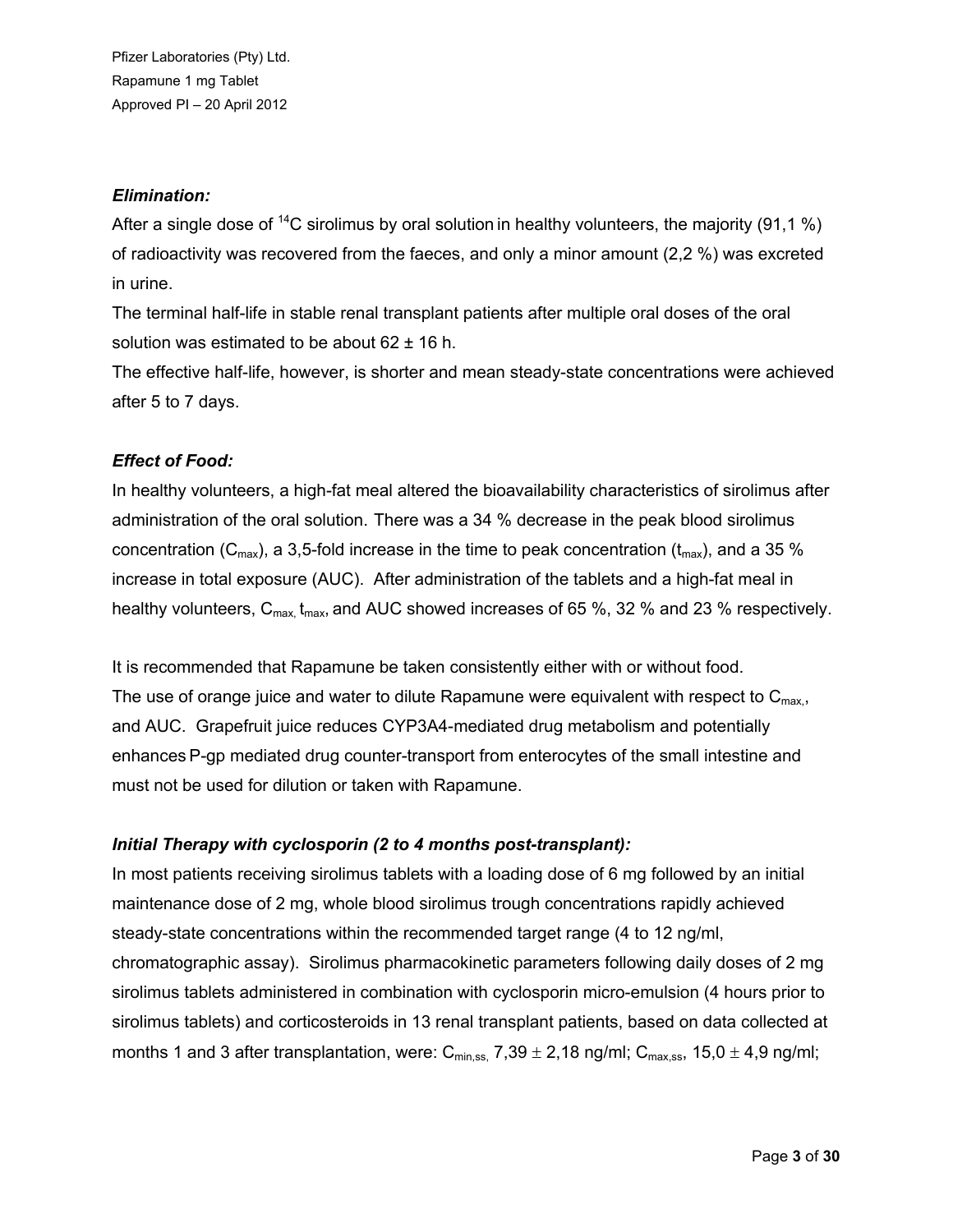$t_{max,ss}$ , 3,46  $\pm$  2,40 h; AUC<sub>zss</sub>, 230  $\pm$  67 ng•h/ml; CL/F/WT, 139  $\pm$  63 ml/h/kg (parameters calculated from LC-MS/MS assay results).

The corresponding results for the oral solution in the same clinical trial were C<sub>min, ss</sub> 5,40  $\pm$  2,50 ng/ml, C<sub>max.ss</sub> 14,4  $\pm$  5,3 ng/ml, t<sub>max.ss</sub> 2,12  $\pm$  0,84 h, AUC<sub>t.ss</sub> 194  $\pm$  78 ng•h/ml, CL/F/W 173  $\pm$ 50 ml/h/kg. Whole blood trough sirolimus concentrations, as measured by LC/MS/MS, were significantly correlated ( $r^2$  = 0.85) with AUC<sub> $\tau$ ,ss</sub>.

Based on monitoring in all patients during the period of concomitant therapy with cyclosporin, mean (10th, 90th percentiles) troughs (by immunoassay) and daily doses were 10,8 (6,3 to 15,8) ng/ml and 2,09 (1,5 to 2,7) mg/day, respectively.

# *Maintenance Therapy following cyclosporin (CsA) withdrawal: Therapy from month 3 to month 12:*

Following discontinuation of cyclosporin, mean (10th, 90th percentiles) troughs (by immunoassay) and daily doses were  $23.3$  (16,9 to 29,6) ng/ml and 8,2 (3,8 to 13,6) mg/day respectively.

Therefore, the sirolimus dose was approximately 4-fold higher to account for both the absence of the pharmacokinetic interaction with cyclosporin (2-fold increase) and the augmented immunosuppressive requirement in the absence of cyclosporin (2-fold increase).

# *Kinetics in special clinical situations:*

*Elderly:* Clinical studies with sirolimus did not include a sufficient number of patients > 65 years of age to determine whether they will respond differently than younger patients. Sirolimus trough concentration data after sirolimus oral solution in 35 renal transplant patients > 65 years of age were similar to those in the adult population ( $n = 822$ ) from 18 to 65 years of age. *Children:* In paediatric patients on dialysis (30 % to 50 % reduction in glomerular filtration rate) within age ranges of 5 to 11 years and 12 to 18 years, there were no statistically significant differences due to age in t<sup> $1/2$ </sup>,  $V_{ss}/F$ , or B/P. However, values of AUC tended to show less than proportional increases with dose, and the mean weight normalised CL/F was larger for younger paediatric patients (544 ml/h/kg) than for older paediatric patients (443 ml/h/kg).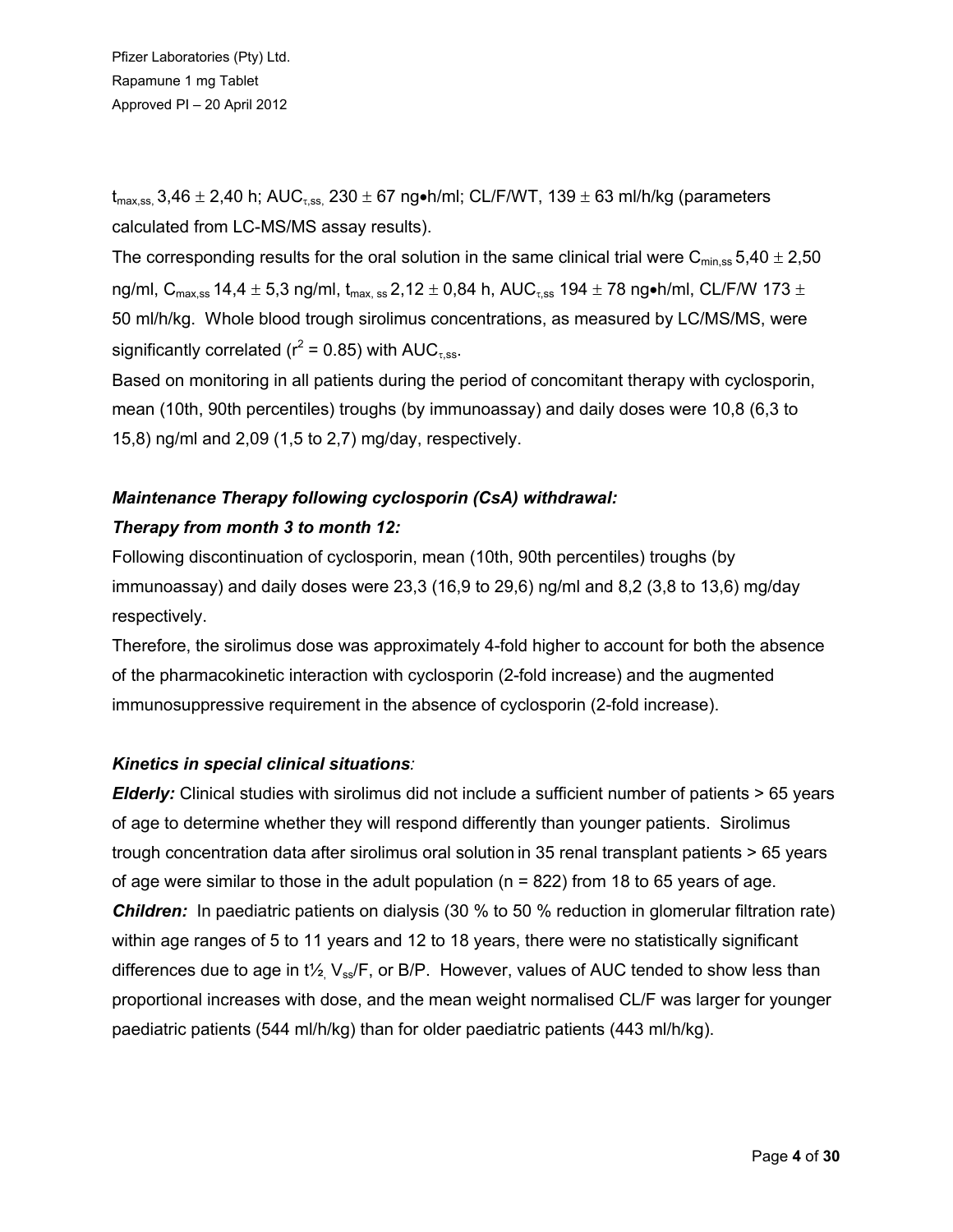A meta-analysis comparing paediatric patients with healthy adults revealed that mean CL/F in young paediatric patients were also significantly greater than those in healthy adults (287 ml/h/kg).

Sirolimus pharmacokinetic data were collected in concentration-controlled trials of paediatric renal transplant patients who were also receiving cyclosporin and corticosteroids. The target ranges for trough concentrations were either 10-20 ng/ml for the 21 children receiving tablets, or 5-15 ng/ml for the one child receiving oral solution. The children aged 6-11 years ( $n = 8$ ) received mean  $\pm$  SD doses of 1,75  $\pm$  0,71 mg/day (0,064  $\pm$  0,018 mg/kg, 1,65  $\pm$  0,43 mg/m<sup>2</sup>). The children aged 12-18 years (n = 14) received mean  $\pm$  SD doses of 2,79  $\pm$  1,25 mg/day (0,053  $\pm$  0,0150 mg/kg, 1,86  $\pm$  0,61 mg/m<sup>2</sup>). At the time of sirolimus blood sampling for pharmacokinetic evaluation, the majority (80 %) of these paediatric patients received the sirolimus dose at 16 hours after the once daily cyclosporin dose.

SIROLIMUS PHARMACOKINETIC PARAMETERS (MEAN  $\pm$  SD) IN PAEDIATRIC RENAL TRANSPLANT PATIENTS (MULTIPLE DOSE CONCENTRATION CONTROL)

| Age<br>(y) | n | Body<br>weight<br>(kg) | $\mathsf{v}_{\mathsf{max}.\mathsf{ss}}$<br>(nq/ml) | <sup>L</sup> max.ss<br>(h) | $C_{\text{min,SS}}$<br>(ng/ml) | $AUC_{\tau,ss}$<br>$(nq\bullet h/ml)$                      | CL/F <sup>c</sup><br>(mI/h/kg) | CL/F <sup>c</sup><br>$\frac{1}{h}$ |
|------------|---|------------------------|----------------------------------------------------|----------------------------|--------------------------------|------------------------------------------------------------|--------------------------------|------------------------------------|
| $6 - 11$   | 8 |                        | $27 \pm 10$ 22,1 $\pm$ 8,9                         |                            |                                | $5,88 \pm 4,05$ $10,6 \pm 4,3$ $356 \pm 127$ $214 \pm 129$ |                                | $5.4 \pm 2.8$                      |
| $12 - 18$  |   |                        | $14$ $52 \pm 15$ $34.5 \pm 12.2$                   | $2.7 \pm 1.5$              | $14.7\pm8.6$                   | $466 \pm 236$                                              | $136 \pm 57$                   | $4.7 \pm 1.9$                      |

a: Sirolimus co-administered with cyclosporin oral solution and/or cyclosporin capsules.

b: As measured by Liquid Chromatographic/Tandem Mass Spectrometric Method (LC/MS/MS)

c: Oral-dose clearance adjusted by either body weight (kg) or body surface area (m<sup>2</sup>).

**Liver insufficiency:** In mild and moderate hepatically impaired patients (Child-Pugh classification of A or B), mean values for sirolimus AUC and  $t_{\gamma}$  were increased 61 % and 43 % respectively and CL/F was decreased 33 % compared to normal healthy subjects. There were no statistically significant differences between the two populations in  $C_{\text{max}}$ ,  $t_{\text{max}}$ ,  $V_{\text{ss}}/F$  and B/P.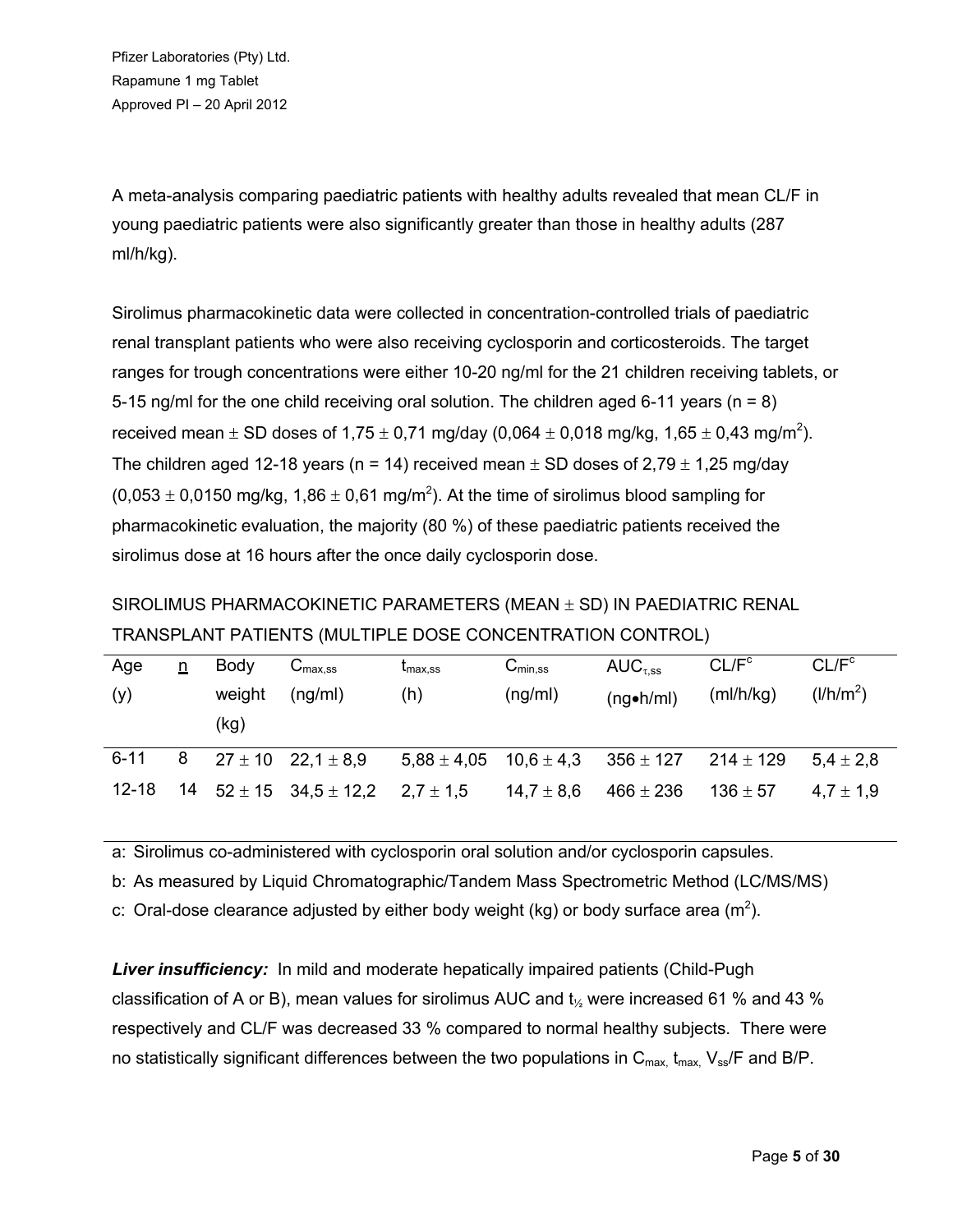The mean  $t_{\gamma}$  increased from 79  $\pm$  12 hours in subjects with normal hepatic function to 113  $\pm$  41 hours in patients with impaired hepatic function.

In severe hepatically impaired patients (Child-Pugh classification C), mean values for sirolimus AUC and  $t_{1/2}$  were increased 210 % and 170 % respectively and CL/F was decreased 67 % compared to normal healthy subjects. There were no statistically significant differences between the two populations in  $C_{\text{max}}$ ,  $t_{\text{max}}$ , or  $V_{\text{ss}}/F$ . The mean  $t_{1/2}$  increased from 80  $\pm$  5 hours in subjects with normal hepatic function to  $214 \pm 69$  hours in patients with severe impairment of hepatic function.

*Renal insufficiency:* The pharmacokinetics of sirolimus are very similar in various populations with renal function ranging from normal to absent (dialysis patients). Metabolic studies show that there is very minimal renal excretion of the drug or its metabolites.

*Renal transplant patients:* Mean (±SD) pharmacokinetic parameters for sirolimus given daily by oral solution in combination with CsA and corticosteroids in renal transplant patients were determined at months 1, 3 and 6 after transplantation. There were no significant differences in  $C<sub>max</sub>$ , t<sub>max</sub>, AUC and CL/F with respect to treatment group or month. After daily administration of sirolimus in renal transplant patients by oral solution and tablet, estimates of  $C_{\text{max}}$ , AUC and CL/F did not appear to be different; but  $t_{max}$  was significantly different. Mean whole blood sirolimus trough concentrations in patients receiving either sirolimus by oral solution or tablet with a loading dose of three times the maintenance dose achieved steadystate concentrations within 24 hours after the start of dose administration.

*Gender:* After the administration of sirolimus oral solution, the clearance in males was 12 % lower than that in females; male subjects had a significantly longer  $t_{1/2}$  than did female subjects (72,3 hours versus 61,3 hours). A similar trend in the effect of gender on sirolimus oral dose clearance and  $t_{1/2}$  was observed after the administration of sirolimus tablets. Dose adjustments based on gender are not recommended.

# **INDICATIONS:**

Rapamune is indicated for the prophylaxis of organ rejection in patients receiving renal transplants.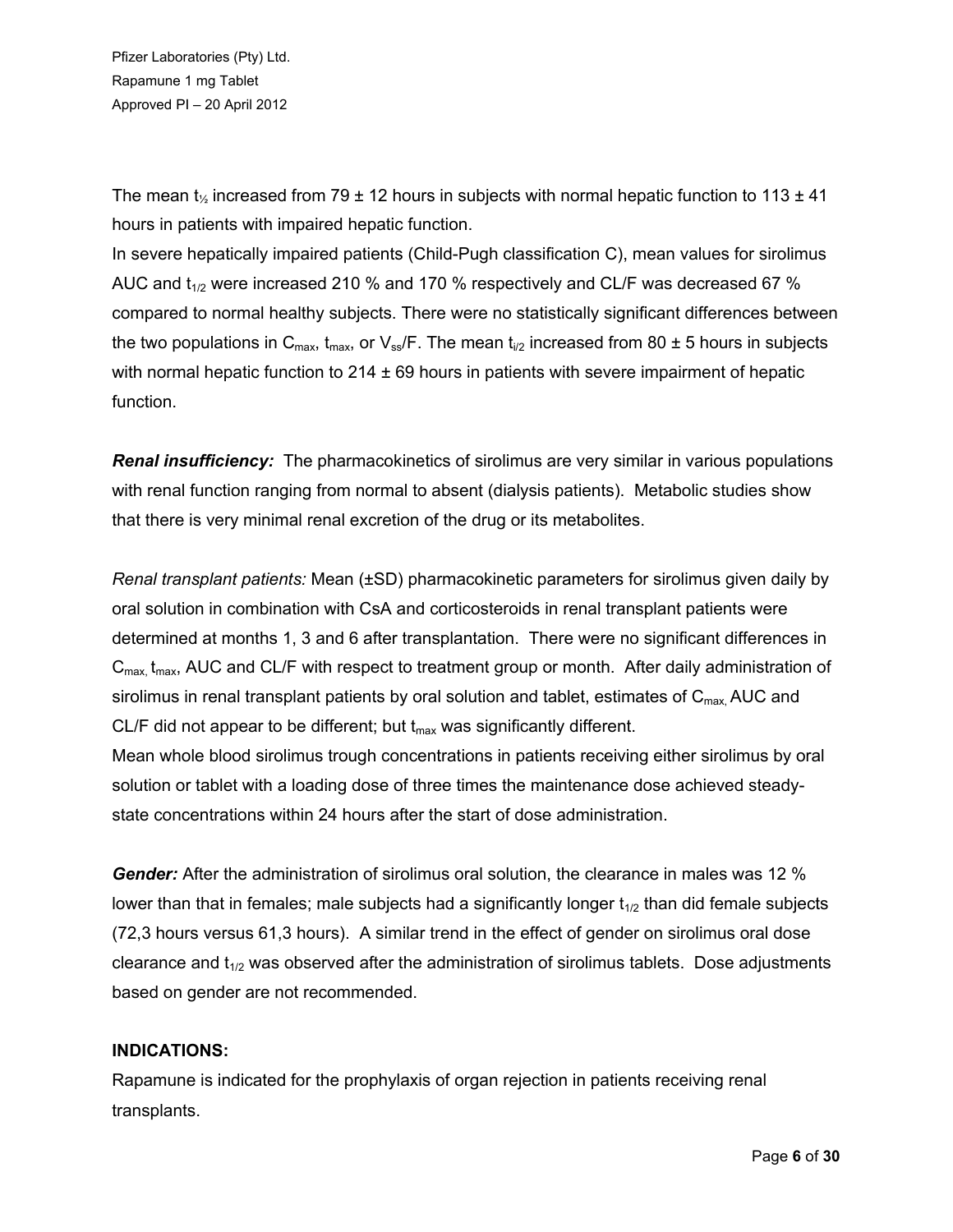Rapamune should be used initially in a regimen with cyclosporin (CsA) micro-emulsion and corticosteroids. CsA withdrawal could be considered 2 to 4 months after transplantation in patients at low to moderate immunological risk of graft loss, and the Rapamune dose should be increased to reach recommended blood concentrations (see Dosage and Directions for Use). Cyclosporin withdrawal has not been studied in patients with Banff 93 grade III acute rejection or vascular rejection prior to CsA withdrawal, those who are dialysis-dependent, or with serum creatinine > 0,25 mmol/l, black patients, renal re-transplants, multi-organ transplants, or patients with high-panel reactive antibodies. (See Dosage and Directions for Use)

### **CONTRA-INDICATIONS:**

Rapamune is contra-indicated in patients with a hypersensitivity to sirolimus or any of the excipients. Pregnancy and lactation.

*De novo* liver or lung transplantation.

Concomitant use with grapefruit juice.

# **WARNINGS:**

Immunosuppression increases the susceptibility to infection and the development of lymphoma and other malignancies, particularly of the skin. Oversuppression of the immune system can also increase susceptibility to opportunistic infections, sepsis, and fatal infections (see Precautions and Side-effects).

Hypersensitivity reactions, including anaphylactic/anaphylactoid reactions, angioedema, exfoliative dermatitis and hypersensitivity vasculitis have been associated with the administration of sirolimus (See Side-effects).

The safety and efficacy of Rapamune as immunosuppressive therapy have not been established in *de novo* liver or lung transplant patients, and is therefore contra-indicated.

*Liver Transplantation – Excess Mortality, Graft Loss, and Hepatic Artery Thrombosis (HAT):* The use of Rapamune in combination with tacrolimus was associated with excess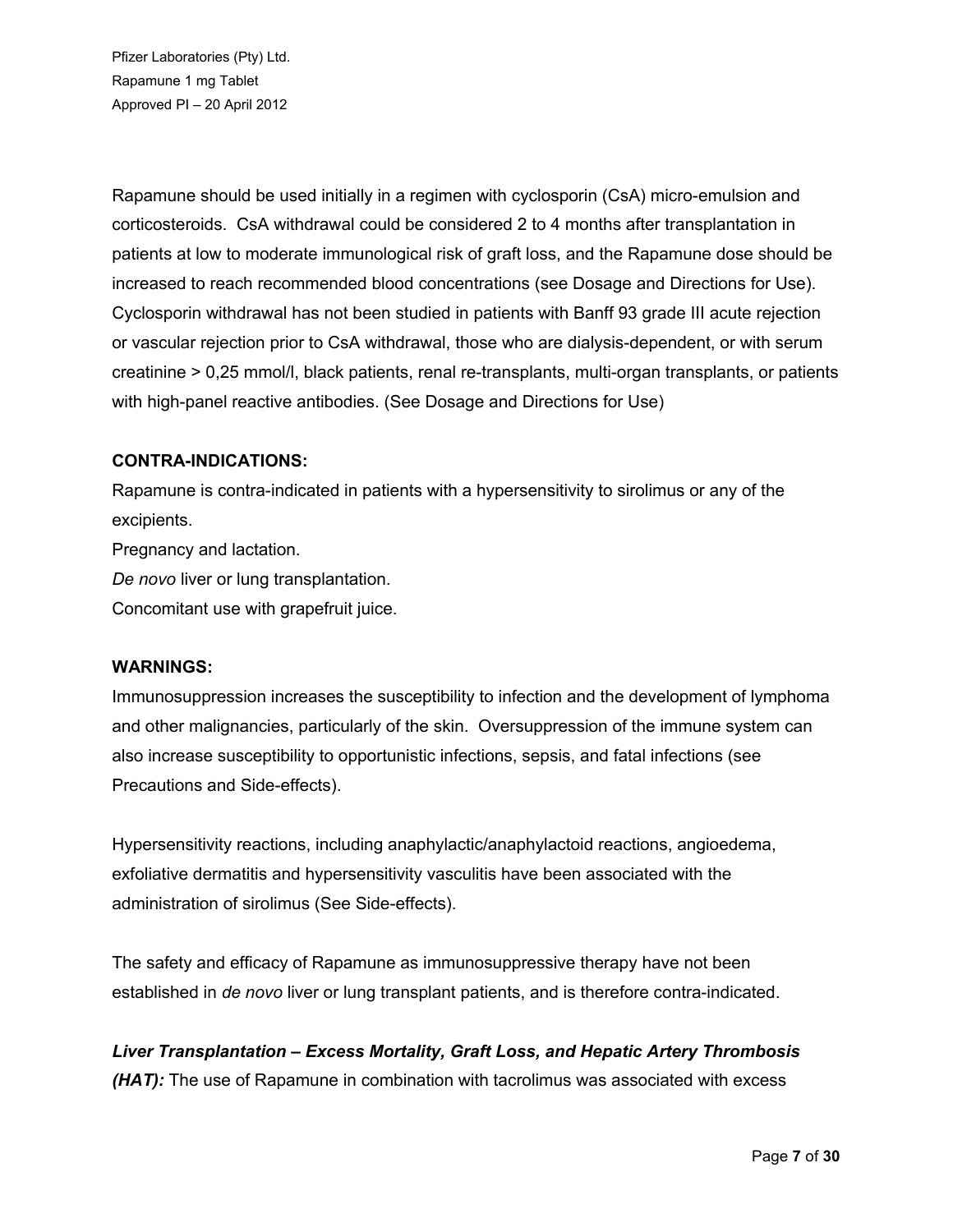mortality and graft loss in a study in *de novo* liver transplant recipients. Many of these patients had evidence of infection at or near the time of death.

In this and another study in *de novo* liver transplant recipients, the use of Rapamune in combination with CsA or tacrolimus was associated with an increase in HAT; most cases of HAT occurred within 30 days post-transplantation and most led to graft loss or death.

A clinical study in liver transplant patients randomised to conversion to a Rapamune-based regimen versus continuation of a calcineurin inhibitors (CNI)-based regimen 6 -144 months post-liver transplantation demonstrated an increased number of deaths in the Rapamune conversion group compared to the CNI continuation group.

# *Lung Transplantation – Bronchial Anastomotic Dehiscence:*

Cases of bronchial anastomotic dehiscence, most fatal, have been reported in *de novo* lung transplant patients when Rapamune has been used as part of an immunosuppressive regimen.

**Co-administration of Rapamune with strong inhibitors of CYP3A4 and/or P-gp (such as ketoconazole, voriconazole, itraconazole, telithromycin, or clarithromycin) or strong inducers of CYP3A4 and/or P-gp (such as rifampin or rifabutin) is not recommended. Rapamune is extensively metabolised by the CYP3A4 isozyme in the intestinal wall and liver. Inhibitors of CYP3A4 decrease the metabolism of Rapamune and increase Rapamune levels. Inducers of CYP3A4 increase the metabolism of Rapamune and decrease Rapamune levels (See Interactions).**

# **INTERACTIONS:**

**1) Inhibitors and Inducers of Cytochrome P450 3A4 (CYP3A4) and P-glycoprotein (P-gp):** Co-administration of Rapamune with strong inhibitors of CYP3A4 (such as ketoconazole, voriconazole, itraconazole, telithromycin, or clarithromycin) or inducers of CYP3A4 (such as rifampin or rifabutin) is not recommended (See Warnings).

Rapamune is extensively metabolised by the CYP3A4 isozyme in the gut wall and liver and undergoes counter-transport from enterocytes of the small intestine by the P-glycoprotein (P-gp) drug-efflux pump. Therefore, absorption and the subsequent elimination of systemically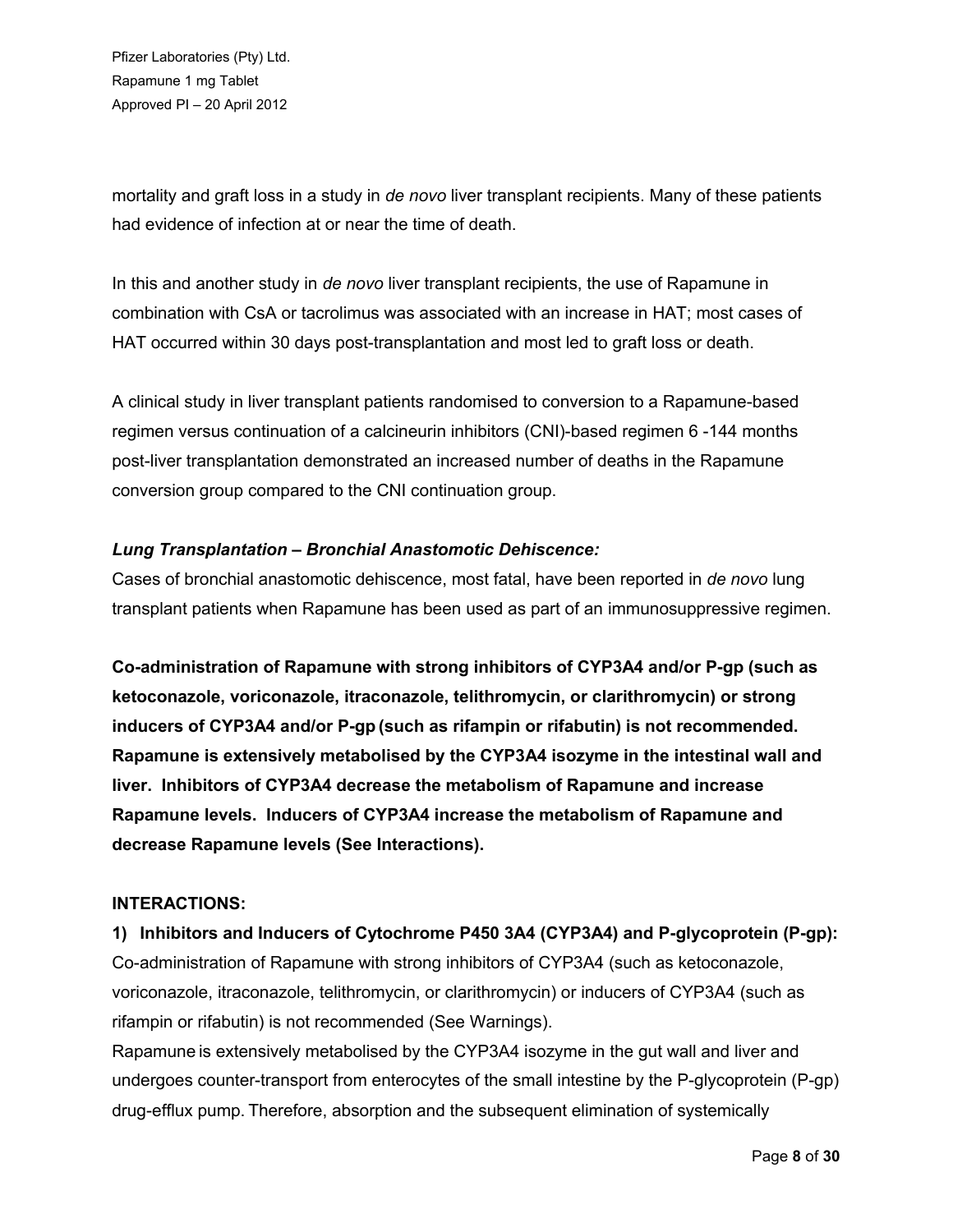absorbed Rapamune may be influenced by agents that affect these proteins. **Inhibitors of CYP3A4 and P-gp may increase Rapamune levels. Inducers of CYP3A4 and P-gp may decrease Rapamune levels.**

**In patients in whom strong inhibitors or inducers of CYP3A4 and P-gp are indicated, alternative therapeutic agents with less potential for inhibition or induction of CYP3A4 and P-gp should be considered.**

| Medicines that inhibit CYP3A4 include but are                                                                       | <b>Medicines that induce CYP3A4 include</b> |
|---------------------------------------------------------------------------------------------------------------------|---------------------------------------------|
| not limited to:                                                                                                     | but are not limited to:                     |
| Calcium channel blockers: nicardipine,                                                                              | Anticonvulsants: carbamazepine,             |
| verapamil, diltiazem                                                                                                | phenobarbital, phenytoin                    |
| Antifungal agents: clotrimazole, fluconazole,                                                                       | Antibiotics: rifabutin, rifampicin,         |
| itraconazole, ketoconazole, voriconazole                                                                            | rifapentine                                 |
| Antibiotics: clarithromycin, erythromycin,                                                                          | Herbal preparations: St. John's Wort        |
| telithromycin, troleandomycin                                                                                       | (Hypericum perforatum, hypericin)           |
| Gastrointestinal prokinetic agents: cisapride,<br>metoclopramide                                                    |                                             |
| Other medicines: bromocriptine, cimetidine, CsA,<br>danazol, HIV-protease inhibitors (e.g. ritonavir,<br>indinavir) |                                             |
| Grapefruit juice                                                                                                    |                                             |

The pharmacokinetic interaction between Rapamune and concomitantly administered medicines is discussed below. Drug interaction studies have been conducted with the following:

# **a)** *Diltiazem:*

Diltiazem is a substrate and inhibitor of CYP3A4 and P-gp. If diltiazem is administered, Rapamune blood levels should be monitored and a dose reduction may be necessary.

The simultaneous oral administration of 10 mg of Rapamune oral solution and 120 mg of diltiazem to 18 healthy volunteers significantly increased the bioavailability of Rapamune.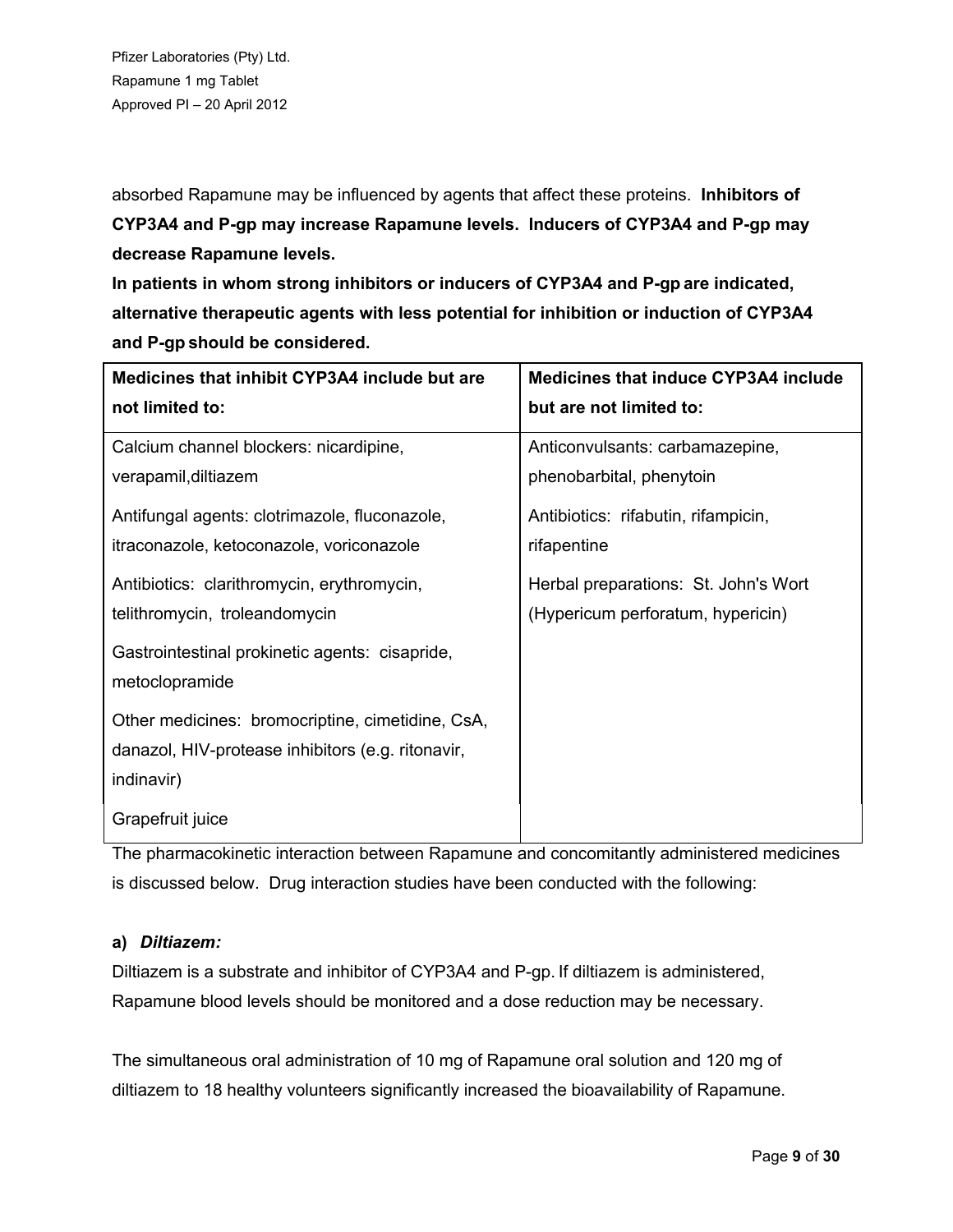Rapamune  $C_{\text{max}}$ ,  $t_{\text{max}}$ , and AUC were increased 1,4-, 1,3-, and 1,6-fold respectively. Rapamune did not affect the pharmacokinetics of either diltiazem or its metabolites desacetyldiltiazem and desmethyldiltiazem.

# **b)** *Verapamil:*

Verapamil is an inhibitor of CYP3A4. Rapamune levels should be monitored and appropriate dose reductions of both medications should be considered.

Multiple-dose administration of verapamil and Rapamune oral solution significantly affected the rate and extent of absorption of both medicines. Whole blood Rapamune  $C_{\text{max}}$ ,  $t_{\text{max}}$ , and AUC were increased 2,3-fold, 1,1-fold, and 2,2-fold, respectively.

Plasma S-(-)verapamil  $C_{\text{max}}$  and AUC were both increased 1,5-fold, and  $t_{\text{max}}$  was decreased 24 %.

# **c)** *Erythromycin:*

Erythromycin is an inhibitor of CYP3A4. Rapamune levels should be monitored and appropriate dose reductions of both medicines should be considered.

Multiple-dose administration of erythromycin ethylsuccinate and Rapamune oral solution significantly increased the rate and extent of absorption of both medicines. Whole blood Rapamune  $C_{\text{max}}$ ,  $t_{\text{max}}$  and AUC were increased 4,4-fold, 1,4-fold, and 4,2-fold, respectively. The  $C_{\text{max}}$ , t<sub>max</sub>, and AUC of plasma erythromycin base were increased 1,6-fold, 1,3-fold, and 1,7-fold, respectively.

# **d)** *Ketoconazole:*

Ketoconazole is a strong inhibitor of CYP3A4 and P-gp. Co-administration of Rapamune and ketoconazole is not recommended.

Multiple-dose ketoconazole administration significantly affected the rate and extent of absorption and sirolimus exposure after administration of Rapamune oral solution, as reflected by increases in sirolimus  $C_{\text{max}}$ ,  $t_{\text{max}}$  and AUC of 4,4 fold (332 %), 1,4 fold (38 %), and 10,9 fold (990 %), respectively. However, the terminal  $t_{\gamma}$  of sirolimus was not changed.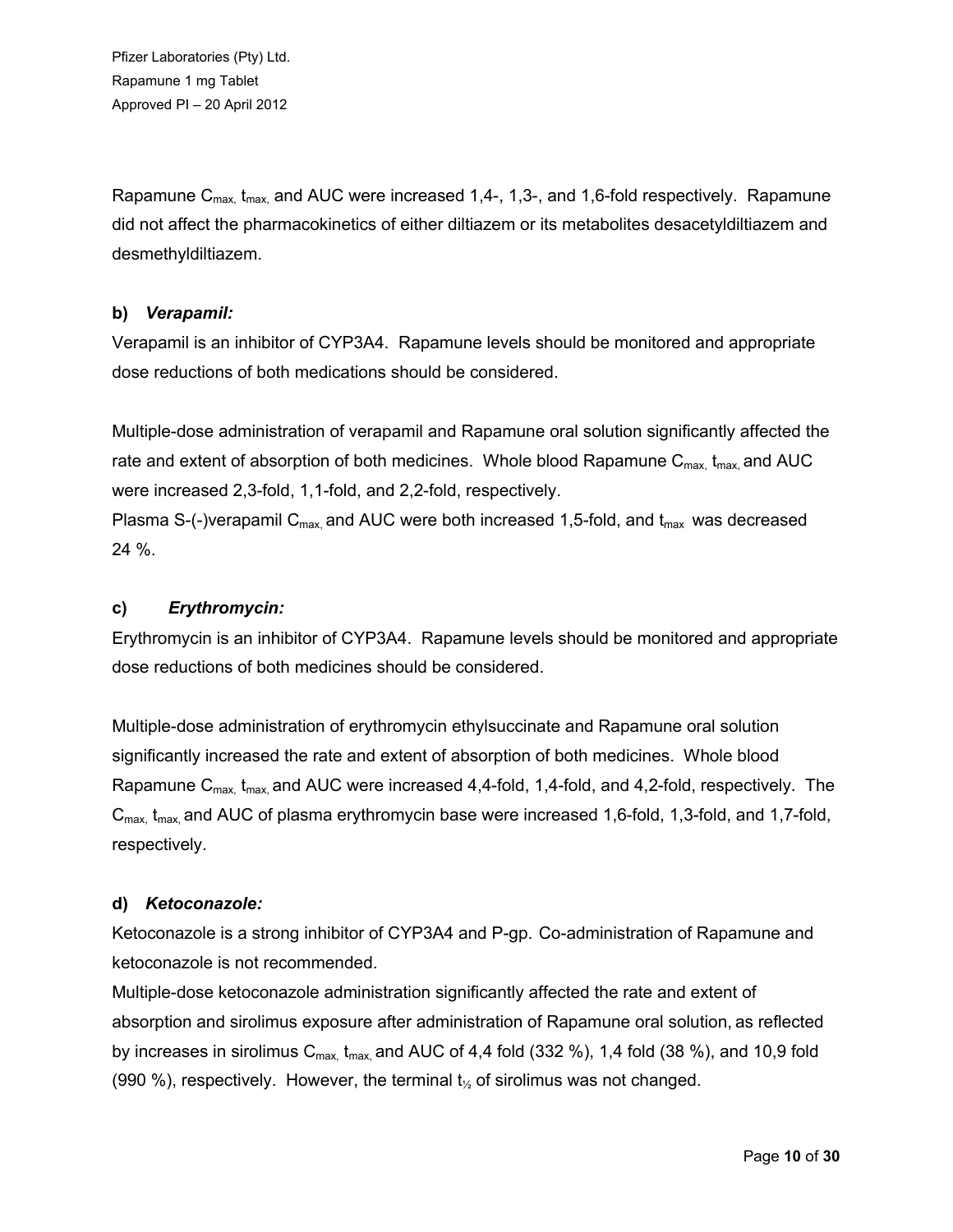Single-dose Rapamune did not affect steady-state 12-hour plasma ketoconazole concentrations.

# **e)** *Rifampicin:*

Rifampicin is a strong inducer of CYP3A4 and P-gp. Co-administration of Rapamune and rifampicin is not recommended.

Pre-treatment of 14 healthy volunteers with multiple doses of rifampicin, 600 mg daily for 14 days, followed by a single 20 mg-dose of Rapamune by oral solution, greatly increased Rapamune oral-dose clearance by 5,5 fold (range = 2,8 to 10) which represents mean decreases in AUC and  $C_{\text{max}}$  of about 82 % and 71 %, respectively.

# **2) Cyclosporin (CsA):**

CsA is a substrate and inhibitor of CYP3A4 and P-gp.

Patients administered Rapamune with CsA should be monitored for the development of rhabdomyolysis.

# *Cyclosporin micro-emulsion:*

It is recommended that Rapamune be taken 4 hours after cyclosporin (micro-emulsion) administration.

# **3) HMG-CoA Reductase Inhibitors, Fibrates:**

Patients administered Rapamune with HMG-CoA reductase inhibitors and/or fibrates should be monitored for the development of rhabdomyolysis.

# **4) Calcineurin Inhibitors:**

Calcineurin inhibitor-reduced haemolytic uraemic syndrome/thrombotic thrombocytopaenic purpura/ thrombotic microangiopathy (HUS/TTP/TMA) has been reported in patients receiving Rapamune with a calcineurin inhibitor.

# **5) Vaccinations:**

Immunosuppressants may affect response to vaccination. Therefore, during treatment with Rapamune, vaccination may be less effective. The use of live vaccines should be avoided.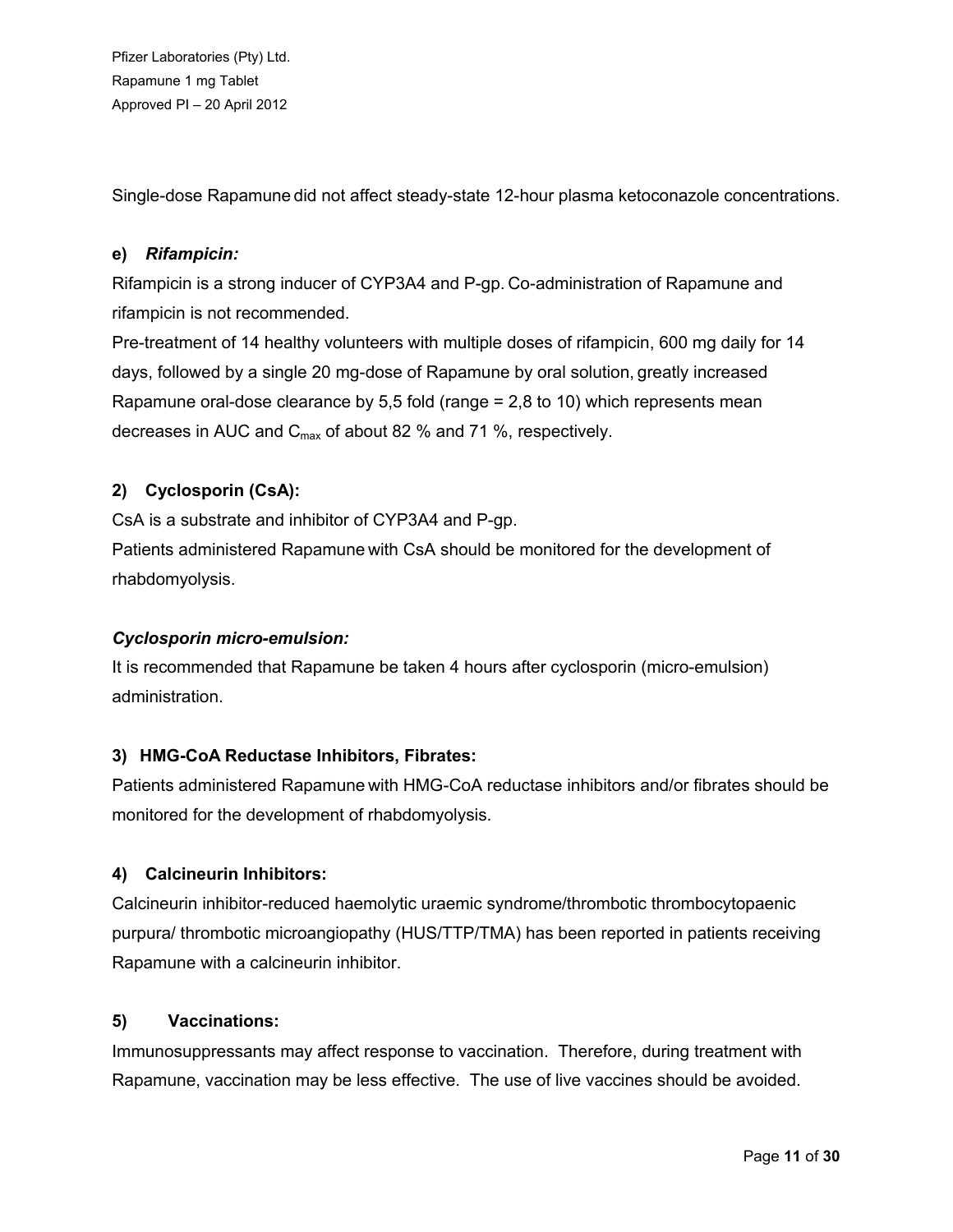# **6) Food:**

The bioavailability of sirolimus is affected by the concomitant food intake after administration by either Rapamune oral solution or tablet. Rapamune should be taken consistently with or without food to minimise blood level variability.

Grapefruit juice reduces CYP3A4-mediated metabolism of Rapamune and potentially enhances P-glycoprotein (P-gp) -mediated counter-transport of Rapamune from enterocytes of the small intestine. Therefore grapefruit juice must not be taken with Rapamune or be used for oral solution dilution.

# **PREGNANCY AND LACTATION:**

See Contra-indications.

There are no studies of Rapamune use in pregnant women.

In animal studies, embryo/foetal toxicity was manifested as mortality and reduced foetal weights (with associated delays in skeletal ossification). However, no teratogenesis was evident. In combination with cyclosporin, rats had increased embryo/feto mortality compared to Rapamune alone. There were no effects on rabbit development at the maternally toxic dosage of 0,05 mg/kg (approximately 0,3 to 0,8 times the clinical doses adjusted for body surface area).

Rapamune should be used during pregnancy only if the potential benefit outweighs the potential risk to the embryo/ foetus (see Precautions).

Effective contraception must be used before and during Rapamune therapy and for 12 weeks after Rapamune has been stopped.

It is not known whether Rapamune is excreted in human milk. A decision should be made whether to discontinue breast feeding or to discontinue Rapamune therapy.

# **DOSAGE AND DIRECTIONS FOR USE:**

Bioavailability has not been determined for tablets after they have been crushed, chewed, or split and therefore this cannot be recommended.

Only physicians experienced in immunosuppressive therapy and management of organ transplant patients should prescribe Rapamune. Patients receiving Rapamune should be managed in facilities equipped and staffed with adequate laboratory and supportive medical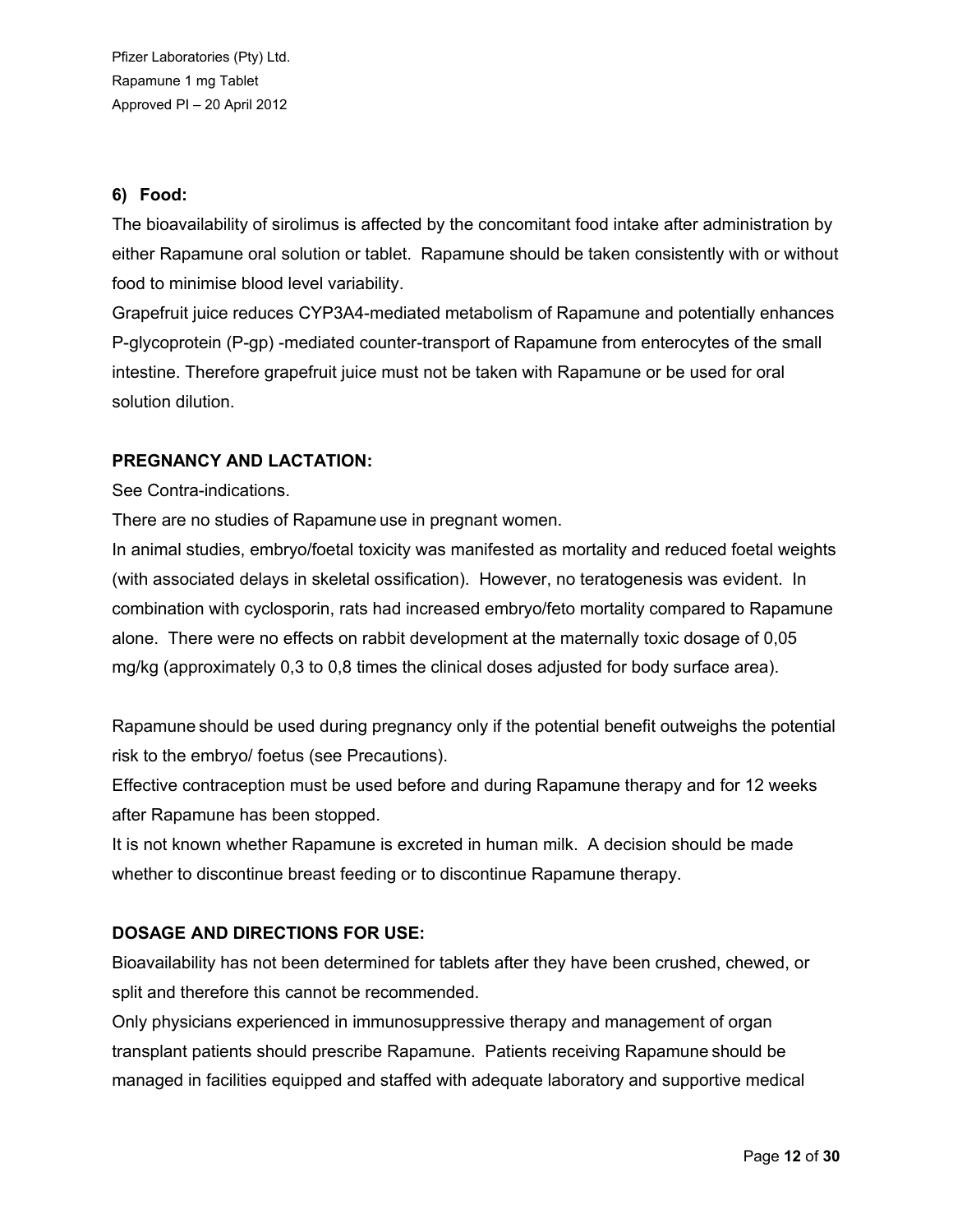resources. The physician responsible for maintenance therapy should have complete information requisite for the follow-up of the patient.

### *Rapamune and CsA combination therapy*

For *de novo* transplant recipients, a loading oral dose of Rapamune corresponding to 3 times the maintenance dose should be given.

A daily maintenance dose of 2 mg is recommended for use in renal transplant patients, with a loading dose of 6 mg. Although a daily maintenance dose of 5 mg, with a loading dose of 15 mg, was used in clinical trials of the oral solution and was shown to be safe and effective, no efficacy advantage over the 2-mg dose could be established for renal transplant patients. Patients receiving 2 mg of Rapamune oral solution per day demonstrated an overall better safety profile than did patients receiving 5 mg of Rapamune oral solution per day.

It is recommended that Rapamune be used initially in a regimen with CsA and corticosteroids. CsA could be withdrawn 2 to 4 months after renal transplantation in patients at low to moderate immunologic risk<sup>,</sup> and the Rapamune dose should be increased to reach the recommended blood concentrations. Cyclosporin withdrawal has not been studied in patients with Banff 93 grade III acute rejection or vascular rejection prior to CsA withdrawal, those who are dialysisdependent, or with serum creatinine > 0,25 mmol/l, black patients, renal re-transplants, multiorgan transplants, or patients with high-panel reactive antibodies. (See Dosage and Directions for Use).

# *Rapamune following CsA withdrawal (Referred to as Rapamune Maintenance Regimen, RMR):*

Initially, patients should be receiving Rapamune and CsA combination therapy. At 2 to 4 months following transplantation, CsA should be progressively discontinued over 4 to 8 weeks and the Rapamune dose should be adjusted to obtain whole blood trough concentrations within the range of 16 to 24 ng/ml (chromatographic method) for the first year following transplantation. Thereafter, the target Rapamune concentrations should be 12 to 20 ng/ml (chromatographic method). The actual observations at year 1 and 5 (see below) were close to these ranges.

CsA inhibits the metabolism and transport of Rapamune, and consequently, Rapamune levels will decrease when cyclosporin is discontinued unless the Rapamune dose is increased. On average, the Rapamune dose will need to be 4-fold higher to account for both the absence of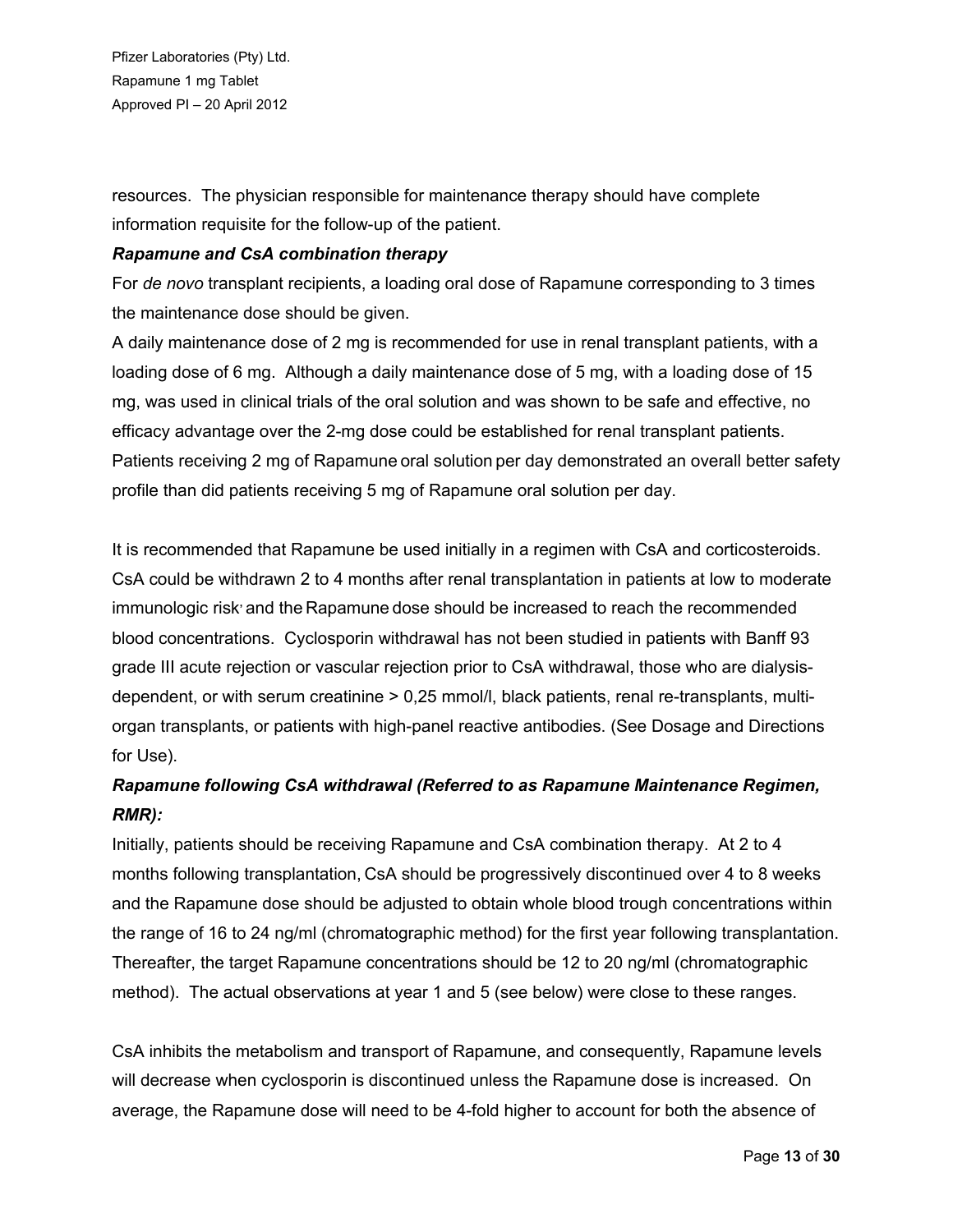the pharmacokinetic interaction (approximately 2-fold increase) and the augmented immunosuppressive requirement in the absence of cyclosporin (approximately 2-fold increase).

The rate at which the dose of Rapamune is increased should correspond to the rate of CsA elimination.

The initial dose of Rapamune should be administered as soon as possible after transplantation. Frequent Rapamune dose adjustments based on non-steady-state sirolimus concentrations can lead to overdosing or underdosing because Rapamune has a long half-life. Once the Rapamune maintenance dose is adjusted, patients should be retained on the new maintenance dose at least for 7 to 14 days before further dosage adjustment with concentration monitoring. In most patients dose adjustments can be based on simple proportion:

new Rapamune dose = current dose x (target concentration/ current concentration). A loading dose should be considered in addition to a new maintenance dose when it is necessary to considerably increase sirolimus trough concentrations:

Rapamune loading dose =  $3 \times$  (maintenance dose – current maintenance dose). The maximum Rapamune dose administered on any day should not exceed 40 mg. If an estimated daily dose exceeds 40 mg due to the addition of a loading dose, the loading dose should be administered over 2 days. Sirolimus trough concentrations should be monitored at least 3 to 4 days after a loading dose(s).

To minimise the variability of exposure to Rapamune, it should be taken consistently with or without food. Grapefruit juice reduces CYP3A4-mediated metabolism of Rapamune and potentially enhances P-glycoprotein (P-gp) -mediated counter-transport of Rapamune from enterocytes of the small intestine. Therefore grapefruit juice must not be taken with Rapamune or be used for oral solution dilution.

It is recommended that Rapamune be taken 4 hours after cyclosporine microemulsion administration.

*Use in children below 13 years:* The safety and efficacy of Rapamune in paediatric patients below the age of 13 years have not been established.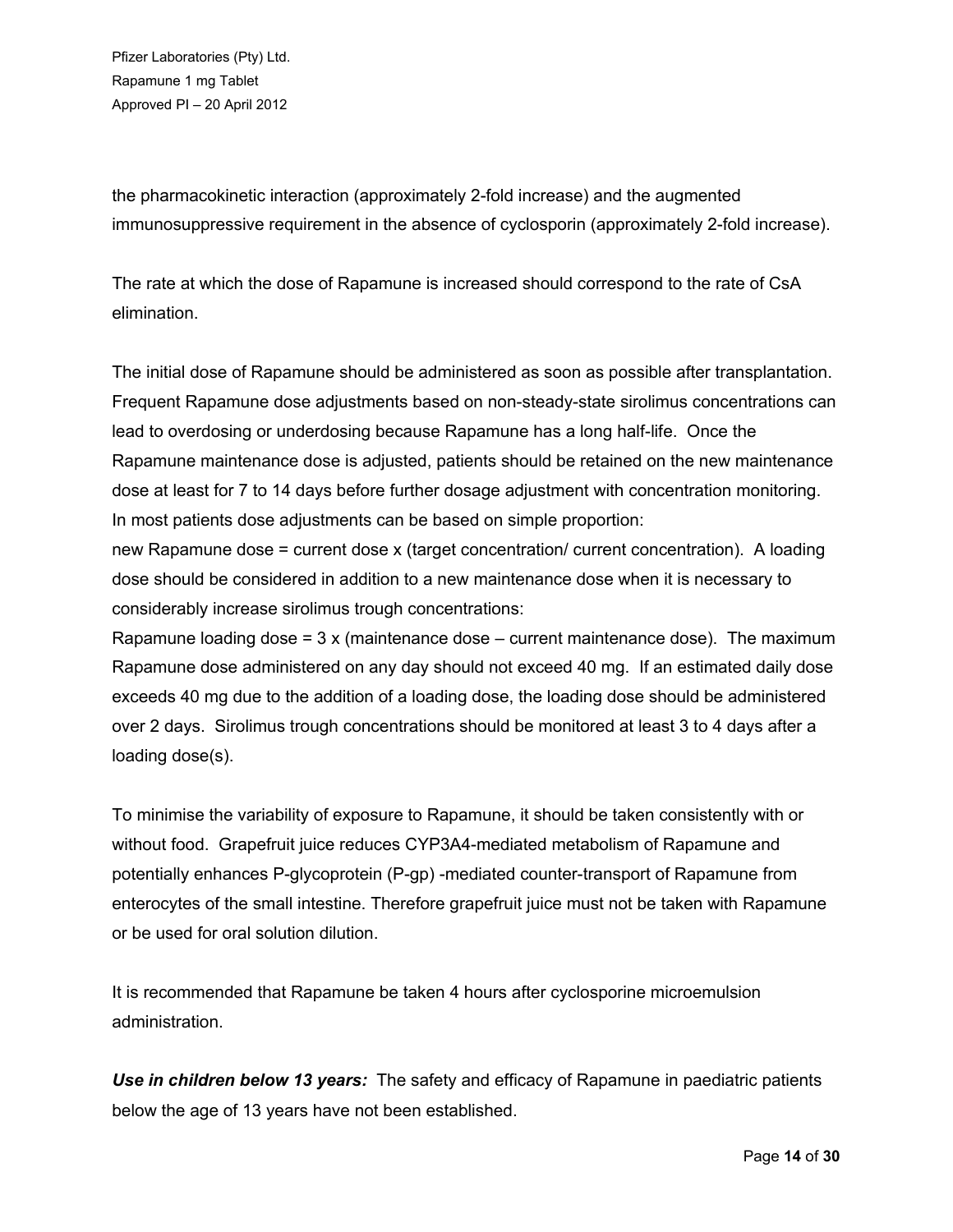The initial loading dose should be 3 mg/m<sup>2</sup> in patients  $\geq$  13 years who weigh less than 40 kg. The maintenance dose should be adjusted, based on body surface area, to 1 mg/m<sup>2</sup>/day.

Safety and efficacy information from a controlled clinical trial in paediatric and adolescent (<18 years of age) renal transplant recipients judged to be at high immunologic risk, defined as a history of one or more acute rejections episodes and/or the presence of chronic allograft nephropathy, do not support the chronic use of Rapamune oral solution or tablets in combination with calcineurin inhibitors and corticosteroids, due to the increased risk of lipid abnormalities and deterioration of renal function associated with these immunosuppressive regimens, without increased benefit with respect to acute rejection, graft survival, or patient survival.

The safety and efficacy of Rapamune oral solution and Rapamune tablets have not been studied in children aged 13 or older judged to be at low to moderate immunologic risk. Use of Rapamune oral solution and Rapamune tablets in this subpopulation of children aged 13 or older is supported by evidence from adequate and well-controlled trials of Rapamune oral solution in adults with additional pharmacokinetic data in paediatric renal transplantation recipients.

*Use in elderly patients:* No dosage adjustment is required in elderly patients. Clinical studies of Rapamune did not include a sufficient number of patients > 65 years of age to determine whether they will respond differently than younger patients. Rapamune trough concentration data after oral solution in 35 renal transplant patients > 65 years of age were similar to those in the adult population ( $n = 822$ ) from 18 to 65 years of age.

*Patients with renal dysfunction:* No dosage adjustment required (See Pharmacokinetic properties).

# *Patients with hepatic impairment:*

The maintenance dose of Rapamune should be approximately one third in patients with mild to moderate hepatic impairment and by approximately a half in patients with severe hepatic impairment.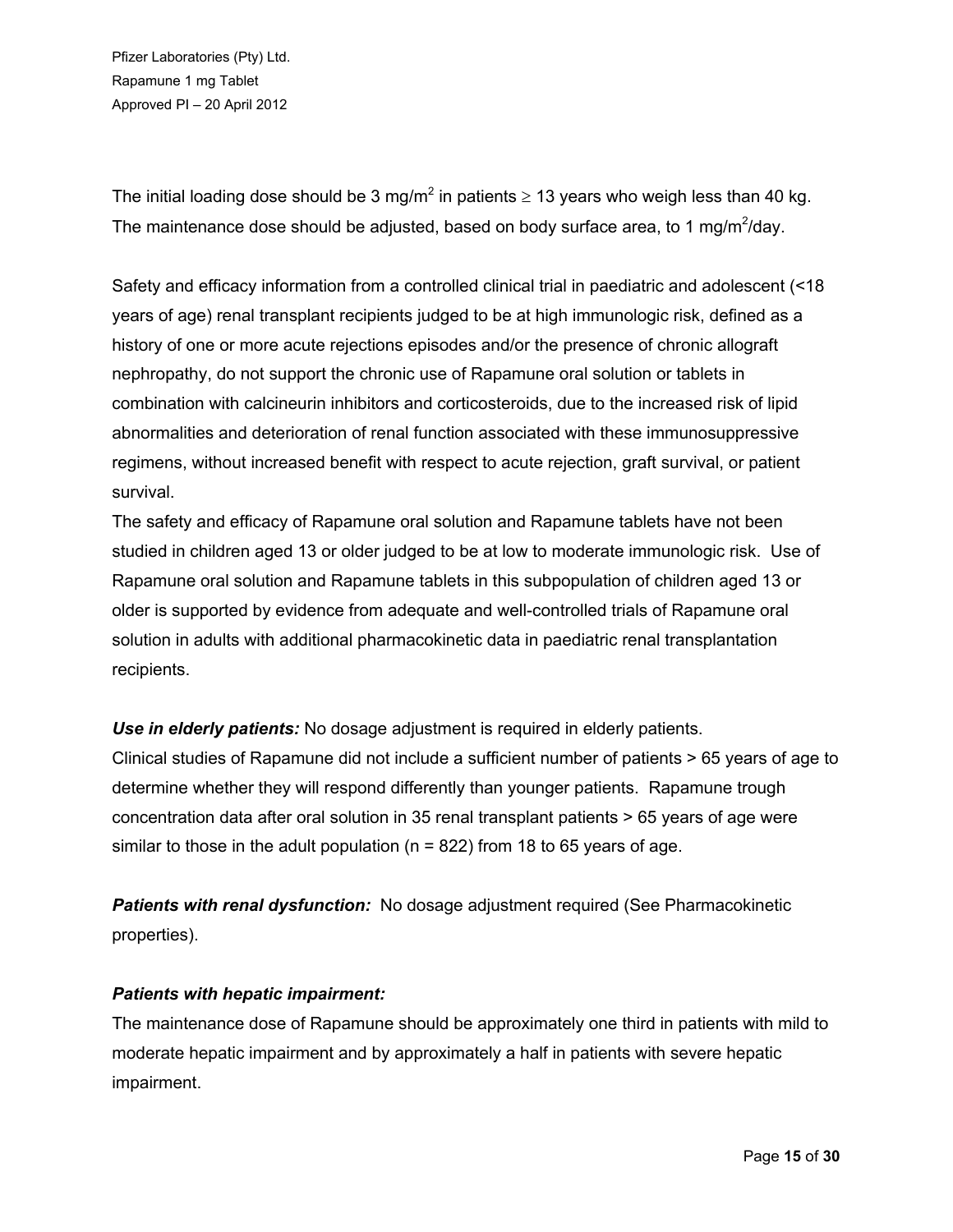Dosage should also be adjusted in patients who experience acute hepatic impairment posttransplantation. It is not necessary to modify the Rapamune loading dose (see Pharmacokinetic properties). In patients with hepatic impairment, it is recommended that Rapamune whole blood trough levels be monitored.

# **Rapamune whole blood trough level monitoring: (See Assay Methodology section below)**

Blood sirolimus trough levels should be monitored:

- in patients receiving concentration controlled Rapamune.
- in paediatric patients
- in patients with hepatic impairment
- during concurrent administration of inhibitors and inducers of CYP3A4 and Pglycoprotein (P-gp)
- if the CsA dose is markedly reduced, or if CsA is discontinued.

Therapeutic drug monitoring should not be the sole basis for adjusting Rapamune therapy. Careful attention should be made to clinical signs/symptoms, tissue biopsy, and laboratory parameters.

It is recommended that patients switched from the solution to the tablet formulation on a mg per mg basis have a trough concentration taken 1 or 2 weeks after switching formulations to confirm that the trough concentration is within the recommended target range.

# **Assay methodology:**

The recommended 24-hour trough concentration ranges for Rapamune are based on chromatographic methods. Several assay methodologies have been used to measure the whole blood concentrations of Rapamune. Currently in clinical practice, Rapamune whole blood concentrations are being measured by both chromatographic and immunoassay methodologies. The concentration values obtained by these different methodologies are not interchangeable. Adjustments to the targeted range should be made according to the assay being utilised to determine the Rapamune trough concentration. Since results are assay and laboratory dependent, and the results may change over time, adjustment to the targeted therapeutic range must be made with a detailed knowledge of the site-specific assay method used.

#### *Instructions for handling and use:*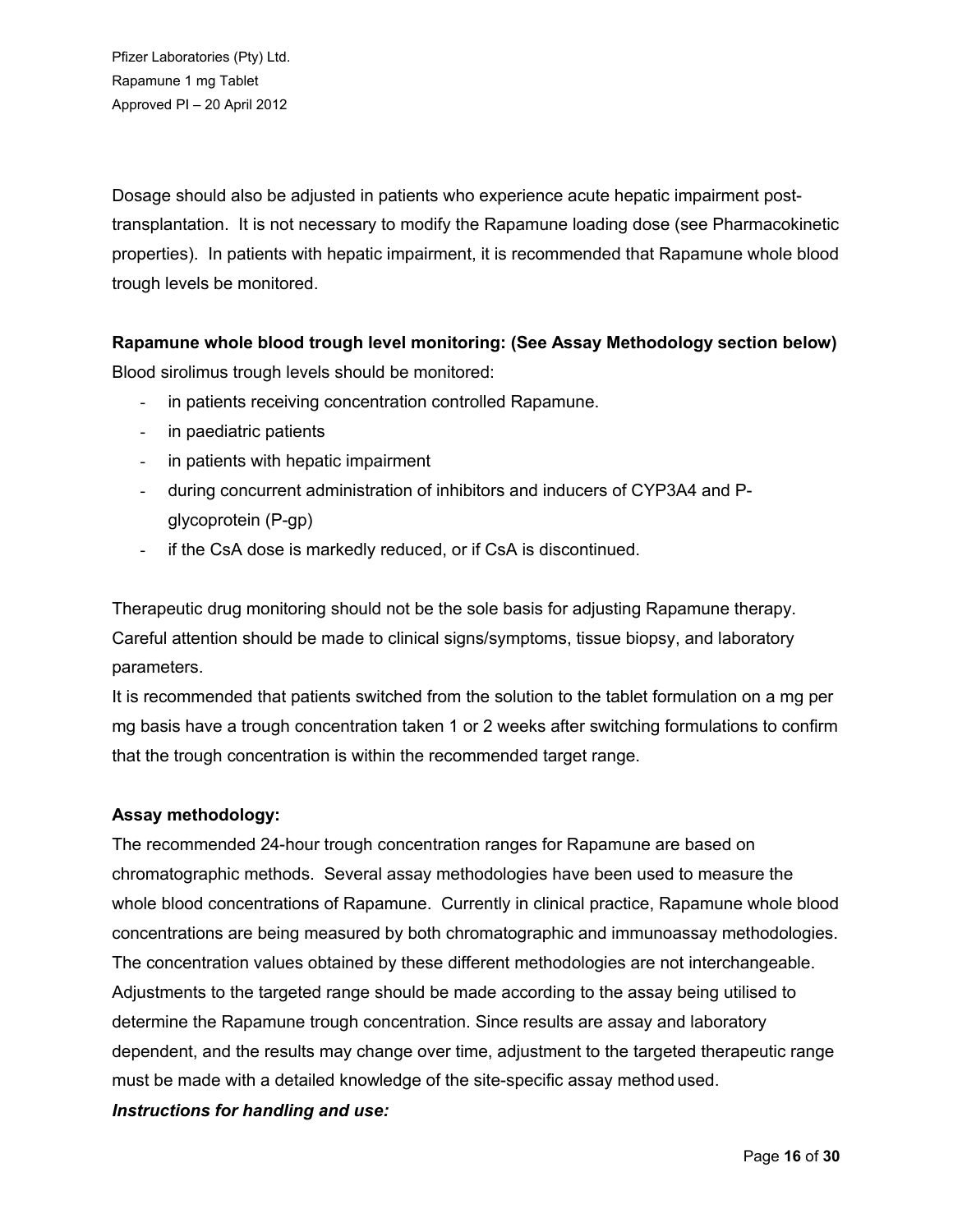## Oral Solution:

Since Rapamune is not absorbed through the skin, there are no special precautions. However, if direct contact with the skin or mucous membranes occurs, wash thoroughly with soap and water, rinse eyes with plain water.

At the time of use, an adapter and a dip tube should be inserted into the neck of the bottle and the prescribed amount of Rapamune should be withdrawn using the oral dosing syringe supplied.

Empty the correct amount of Rapamune from the syringe into a glass or plastic container with at least 60 ml of water or orange juice.

Do not use any liquids other than water or orange juice for dilution. **Grapefruit juice must not be used.** Stir vigorously and drink at once.

Refill the glass container with an additional volume (minimum of 120 ml) of water or orange juice, stir vigorously, and drink at once.

Discard the syringe after one use.

Rapamune oral solution in bottles may develop a slight haze when refrigerated. If such a haze occurs allow the product to stand at room temperature and shake gently until the haze disappears. The presence of this haze does not affect the quality of the product.

Rapamune oral solution contains polysorbate-80, which is known to increase the rate of di-(2 ethylhexyl) phthalate (DEHP) extraction from polyvinyl chloride (PVC). This should be considered during the preparation and administration of Rapamune oral solution. It is important that the recommendations in Dosage and Directions for Use be followed closely.

# **SIDE EFFECTS AND SPECIAL PRECAUTIONS:**

#### *Side effects*

The frequency of adverse reactions listed in the following table includes reactions reported in patients treated with Rapamune in combination with CsA and corticosteroids.

In general, adverse events related to administration of Rapamune were dependent on dose/concentration.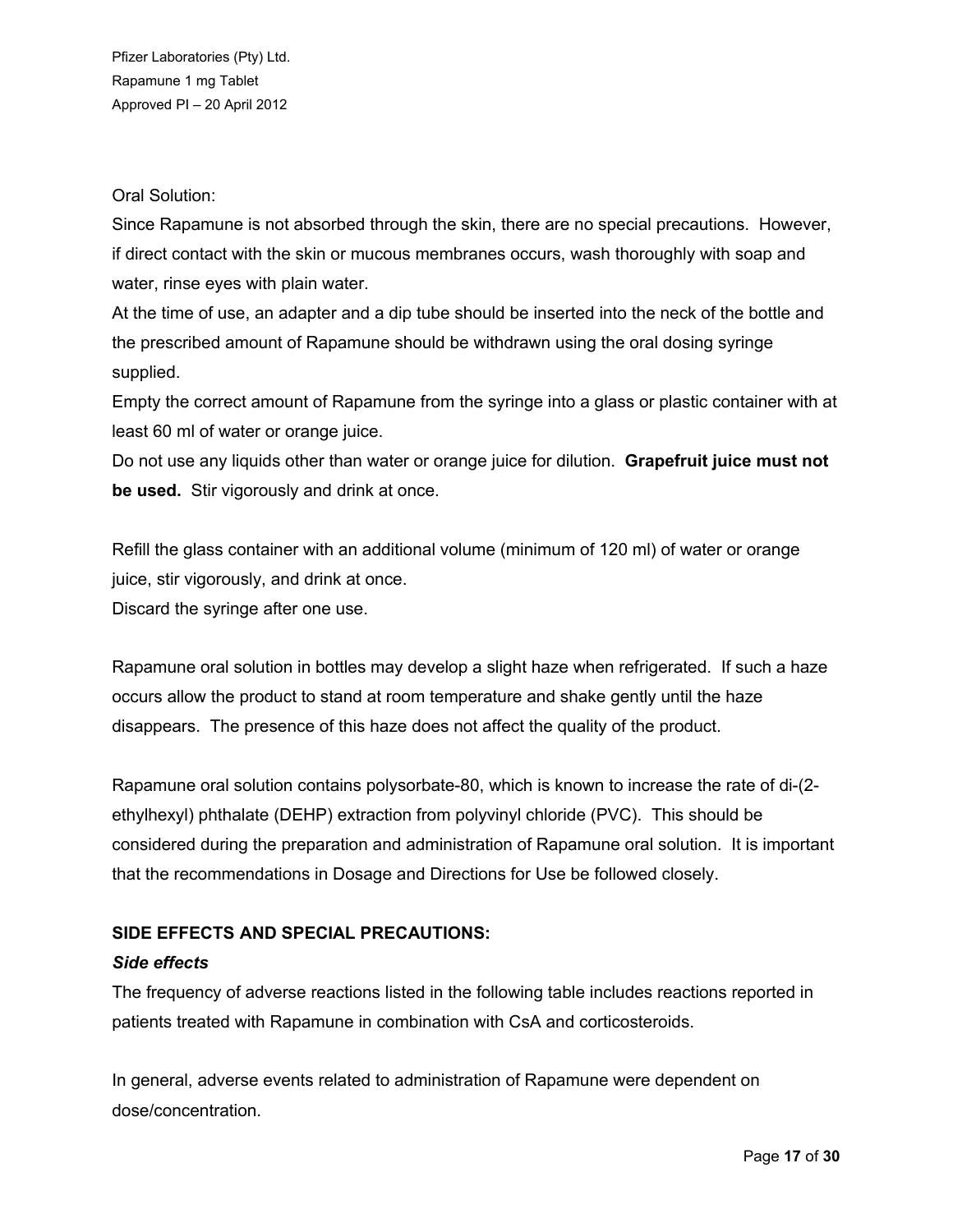Adverse reactions are listed in the table in CIOMS frequency categories:

| Very Common: | $> 10\%$                  |
|--------------|---------------------------|
| Common:      | $\geq$ 1 % and < 10 %     |
| Uncommon:    | $\geq$ 0,1 % and < 1 %    |
| Rare:        | $\geq$ 0,01 % and < 0,1 % |
| Very Rare:   | $0.01\%$                  |

| <b>Body System</b>     | <b>Adverse Reaction</b>                                      |
|------------------------|--------------------------------------------------------------|
| <b>BODY AS A WHOLE</b> |                                                              |
| Very common:           | Lymphocele, peripheral oedema, fever, headache, pain         |
| Common:                | Abnormal wound healing; oedema; fungal, viral, and bacterial |
|                        | infections (such as mycobacterial infections including       |
|                        | tuberculosis, Epstein-Barr virus, CMV, and Herpes Zoster);   |
|                        | herpes simplex; sepsis                                       |
| Rare:                  | Lymphoedema                                                  |

| <b>CARDIOVASCULAR</b> |                                                              |  |
|-----------------------|--------------------------------------------------------------|--|
| Very common:          | Hypertension                                                 |  |
| Common:               | Tachycardia; venous thromboembolism (including pulmonary     |  |
|                       | embolism, deep vein thrombosis)                              |  |
| Rare:                 | Pericardial effusion (including haemodynamically significant |  |
|                       | effusions in children and adults                             |  |
|                       |                                                              |  |
| <b>DIGESTIVE</b>      |                                                              |  |

| Very common: | Abdominal pain; diarrhoea, constipation, nausea |
|--------------|-------------------------------------------------|
| Common:      | Stomatitis, ascites                             |
| Uncommon:    | Pancreatitis                                    |

HAEMATOLOGICAL/LYMPHATIC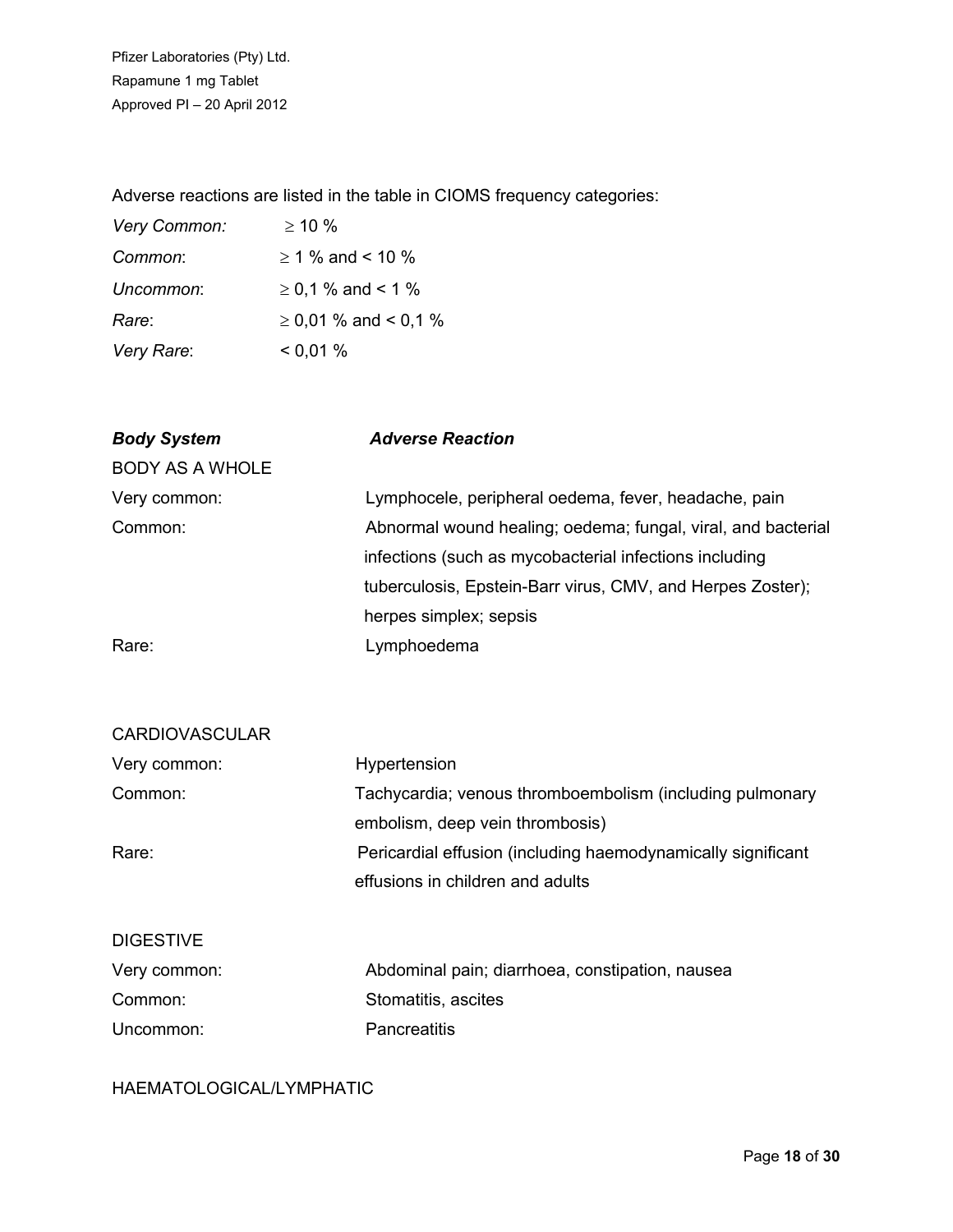| Very common:                                      | Particularly at higher doses: Anaemia; thrombocytopenia;         |  |  |  |
|---------------------------------------------------|------------------------------------------------------------------|--|--|--|
| Common:                                           | Leukopenia; neutropenia; thrombotic thrombocytopenic             |  |  |  |
|                                                   | purpura/haemolytic uraemic syndrome                              |  |  |  |
| Uncommon:                                         | Lymphoma/post-transplant lymphoproliferative disorder;           |  |  |  |
|                                                   | Pancytopenia                                                     |  |  |  |
| <b>IMMUNE SYSTEM</b>                              |                                                                  |  |  |  |
| Rare:                                             | Hypersensitivity reactions, including anaphylactic/anaphylactoid |  |  |  |
|                                                   | reactions, angioedema, and hypersensitivity vasculitis have      |  |  |  |
|                                                   | been associated with the administration of Rapamune (see         |  |  |  |
|                                                   | Warnings).                                                       |  |  |  |
| METABOLIC/NUTRITIONAL                             |                                                                  |  |  |  |
| Very common:                                      | Hypertriglyceridaemia (hyperlipaemia); hypercholesterolaemia;    |  |  |  |
|                                                   | hyperphosphataemia; hyperglycaemia; hypokalaemia;                |  |  |  |
|                                                   | increased lactic dehydrogenase (LDH), increased creatinine       |  |  |  |
| Common:                                           | Abnormal liver function tests, increased ALT; increased AST,     |  |  |  |
|                                                   | fluid accumulation                                               |  |  |  |
| MUSCULOSKELETAL                                   |                                                                  |  |  |  |
| Very common:                                      | Arthralgia                                                       |  |  |  |
| Common:                                           | Bone necrosis                                                    |  |  |  |
| RESPIRATORY (see also text below for pneumonitis) |                                                                  |  |  |  |
| Common:                                           | Epistaxis; pneumonia, pneumonitis, pleural effusion              |  |  |  |
| Uncommon:                                         | Pulmonary haemorrhage                                            |  |  |  |
| Rare:                                             | Alveolar proteinosis                                             |  |  |  |
| <b>SKIN</b>                                       |                                                                  |  |  |  |
| Very common:                                      | Acne                                                             |  |  |  |
| Common:                                           | Rash, squamous cell carcinoma, basal cell carcinoma              |  |  |  |
| Uncommon:                                         | Melanoma                                                         |  |  |  |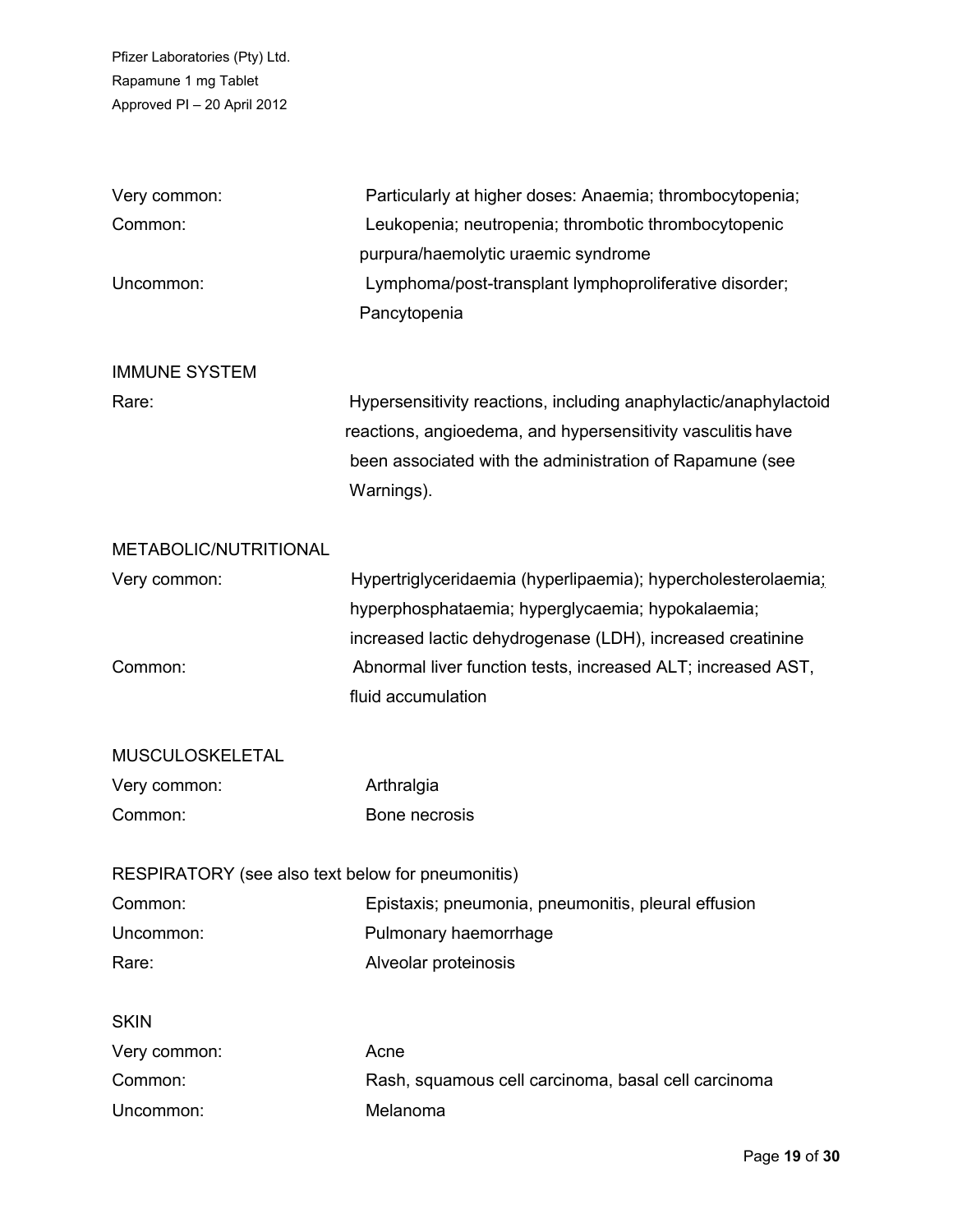Rare: Exfoliative dermatitis (see Warnings)

UROGENITAL

Very common: Urinary tract infection Common: Pyelonephritis, proteinuria Uncommon: Nephrotic syndrome

Adverse events in which frequencies are unknown: Focal segmental glomerulosclerosis

Rapamune following CsA withdrawal: The incidence of adverse reactions was determined through 60 months in a randomised, multicentre controlled trial in which 215 renal transplant patients received Rapamune as a maintenance regimen following CsA withdrawal, and 215 patients received Rapamune with CsA therapy. All patients were treated with corticosteroids. The safety profile prior to randomisation (start of CsA withdrawal) was similar to that of the 2-mg Rapamune groups in studies of Rapamune in combination with CsA. Following randomisation (at 3 months), patients who had CsA eliminated from their therapy experienced significantly higher incidences of increased AST and increased ALT, liver damage, hypokalaemia, thrombocytopenia, abnormal healing, acne, ileus, and joint disorder. Conversely, the incidence of acidosis, hypertension, CsA toxicity, increased creatinine, abnormal kidney function, toxic nephropathy, oedema, hyperuricaemia, gout, and gum hyperplasia was significantly higher in patients who remained on CsA than those who had CsA withdrawn from therapy. Mean systolic and diastolic blood pressure improved significantly following CsA withdrawal.

Following CsA withdrawal, (at 60 months), the incidence of Herpes zoster infection was significantly lower in patients receiving Rapamune following CsA withdrawal, compared with patients who continued to receive Rapamune and CsA.

The incidence of malignancies following CsA withdrawal based upon distinct categories, is presented in the following table.

The incidence of lymphoma/ lymphoproliferative disease was similar in all treatment groups. The overall incidence of malignancy, based upon the number of patients who had one or more malignancy, was lower in patients who had CsA withdrawn than in patients receiving Rapamune plus CsA (10,7 % versus 15,8 %, respectively).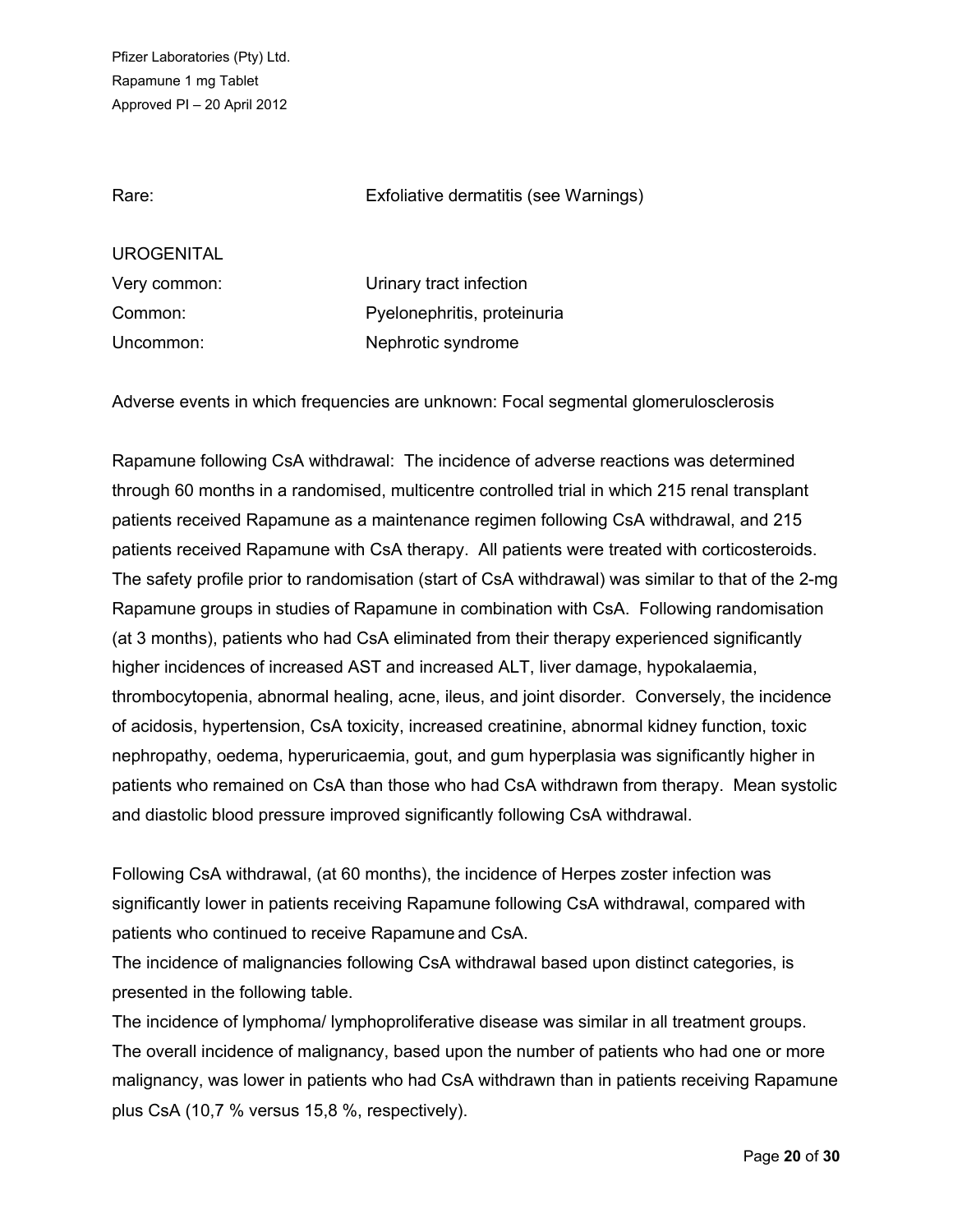| Malignancy <sup>d</sup>                                      | Non-<br>randomised <sup>b</sup><br>$(n = 95)$ | Rapamune with<br>CsA Therapy <sup>c</sup><br>$(n = 215)$ | <b>Rapamune following CsA</b><br>Withdrawal <sup>c</sup> ( $n = 215$ ) |  |
|--------------------------------------------------------------|-----------------------------------------------|----------------------------------------------------------|------------------------------------------------------------------------|--|
| Lymphoma/<br>lymphoproliferative<br>disease                  | 1,1                                           | 1,4                                                      | 0,5                                                                    |  |
| Skin Carcinoma                                               |                                               |                                                          |                                                                        |  |
| Non-melanoma skin                                            |                                               |                                                          |                                                                        |  |
| carcinoma                                                    | 5,3                                           | 8,8                                                      | 7,0                                                                    |  |
| Melanoma                                                     | 0,0                                           | 0,5                                                      | 0,5                                                                    |  |
| <b>Other Malignancy</b>                                      | 5,3                                           | 7,0                                                      | 3,3                                                                    |  |
| a: Includes patients who prematurely discontinued treatment. |                                               |                                                          |                                                                        |  |
| b: Patients received Rapamune, CsA and corticosteroids.      |                                               |                                                          |                                                                        |  |
| c: Patients received Rapamune and corticosteroids.           |                                               |                                                          |                                                                        |  |
| d: Patients may be counted in more than one category.        |                                               |                                                          |                                                                        |  |

By 60 months, the incidence of nonskin malignancies (lymphoma/ lymphoproliferative disease plus other malignancy from the table above), was significantly higher in the cohort who continued CsA as compared with the cohort who had CsA withdrawn (8,4 % vs 3,8 %, respectively). For skin cancer, the median time to first occurrence was significantly delayed (491 vs 1 126 days) and when taking into account that a patient may have multiple skin cancers the relative risk (RR = 0,346) for developing skin cancer was significantly lowered in the CsA withdrawal group as compared with the group that continued CsA.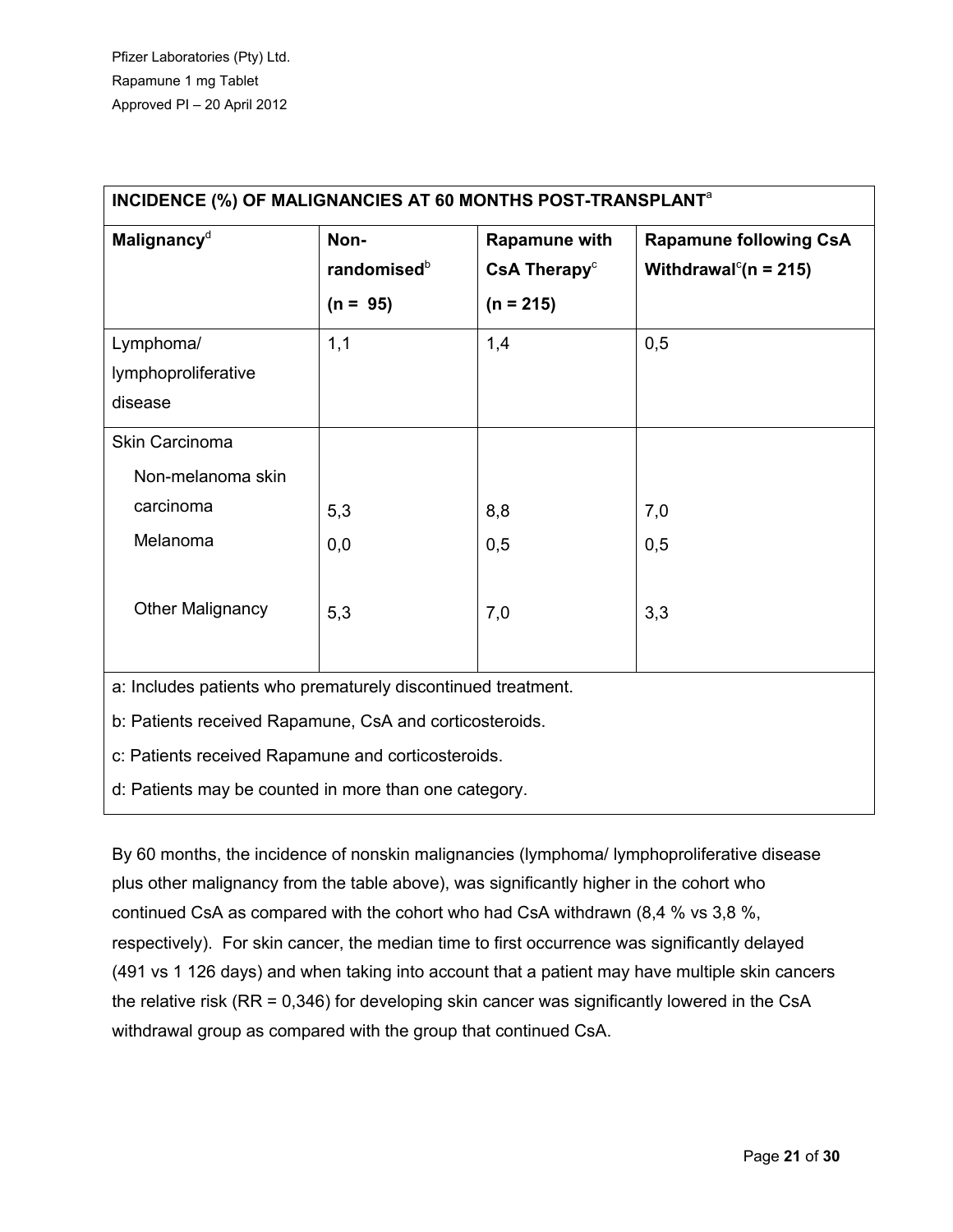Safety was assessed in a controlled clinical trial in paediatric (<18 years of age) renal transplant patients considered high immunologic risk, defined as a history of one or more acute allograft rejection episodes and/or the presence of chronic allograft nephropathy on a renal biopsy. The use of Rapamune in combination with calcineurin inhibitors and corticosteroids was associated with an increased risk of deterioration of renal function, serum lipid abnormalities (including but not limited to increased serum triglycerides and cholesterol), and urinary tract infections.

# **Conversion to Rapamune in patients with Glomerular Filtration Rate < 40 mL/min**

The safety and efficacy of conversion from calcineurin inhibitors to Rapamune in maintenance renal transplant patients have not been established.

In a study evaluating conversion from calcineurin inhibitors to Rapamune (target levels of 12-20 ng/ml by chromatographic assay) in maintenance renal transplant patients 6 -120 months posttransplant (see Pharmacodynamics) in a stratum of the Rapamune treatment arm with a calculated glomerular filtration rate of less than 40 ml/min, there was a higher rate of serious side-effects including pneumonia, acute rejection, graft loss and death in this Rapamune treatment arm (n = 60, median time post-transplant 36 months).

The concomitant use of sirolimus with a calcineurin inhibitor may increase the risk of calcineurin inhibitor-induced haemolytic uraemic syndrome/thrombotic thrombocytopenic purpura/thrombotic microangiopathy (HUS/TTP/TMA) (see Special Precautions). In patients with delayed graft function, Rapamune may delay recovery of renal function (See Special Precautions, Renal Function).

# *Interstitial Lung Disease*:

Cases of interstitial lung disease (including pneumonitis, and infrequently bronchiolitis obliterans organizing pneumonia (BOOP) and pulmonary fibrosis), some fatal, with no identified infectious aetiology have occurred in patients receiving immunosuppressive regimens including Rapamune.

In some cases, the interstitial lung disease has resolved upon discontinuation or dose reduction of Rapamune. The risk may be increased as the trough Rapamune level increases (see Precautions, "Interstitial Lung Disease").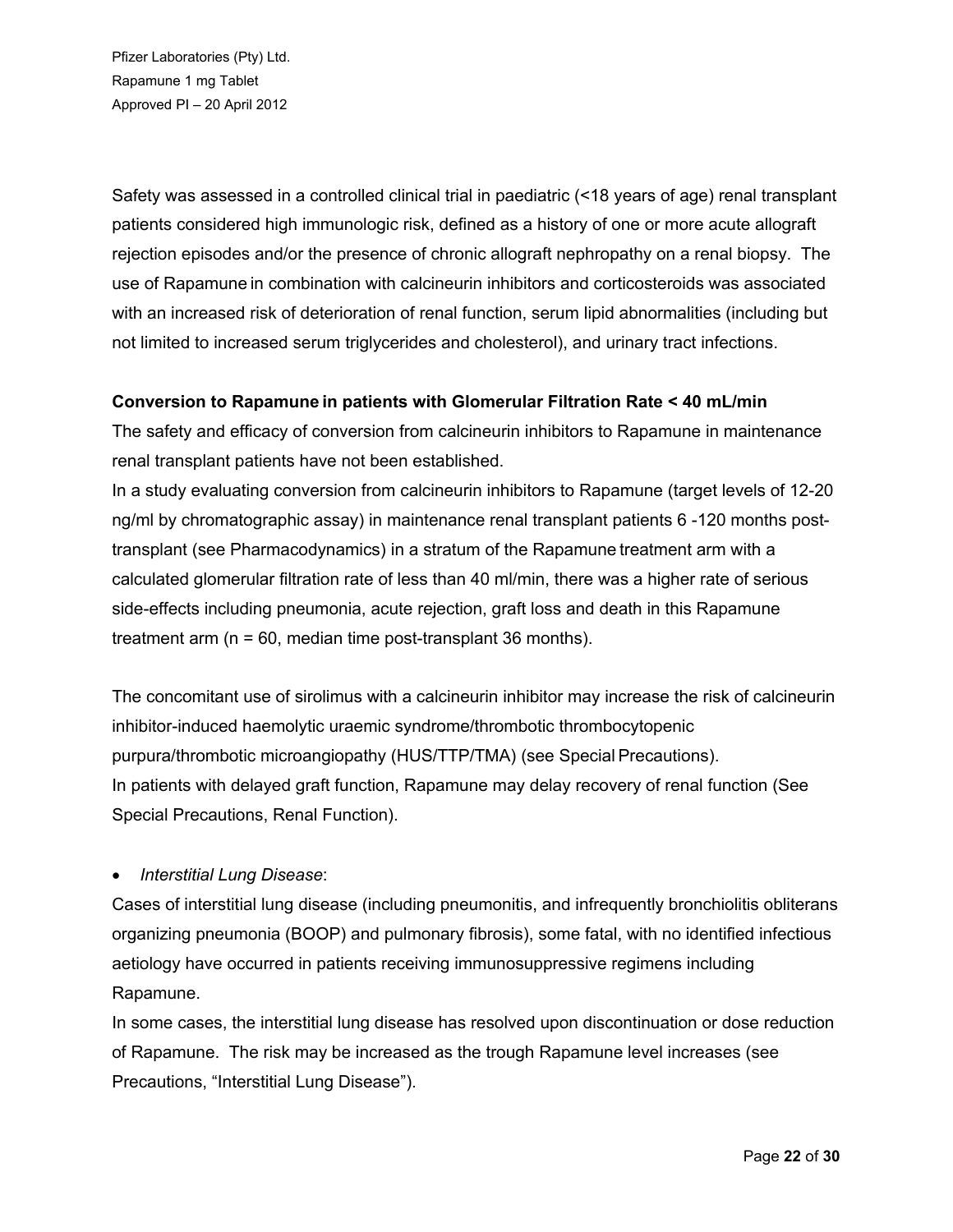## *Latent Viral Infections:*

BK virus associated nephropathy has been observed in patients receiving immunosuppressants, including Rapamune. This infection may be associated with serious outcomes, including renal graft loss (See Special Precautions, Latent Viral Infections).

### *Hepatotoxicity:*

Hepatotoxicity has been reported, including fatal hepatic necrosis with elevated trough Rapamune levels (i.e., exceeding therapeutic levels).

# *Abnormal Healing:*

Abnormal healing following transplant surgery has been reported, including fascial dehiscence, incisional hernia and anastomosis disruption (e.g., wound, vascular, airway, ureteral, biliary).

# **Clinical Trial Adverse Events reported in ≥ 20 % of patients for which causality cannot be determined**

Adverse reactions reported in  $\geq 20$  % of patients treated with Rapamune and cyclosporin in controlled studies for prevention of rejection, but for which causality cannot be determined, are:

BODY AS A WHOLE: abdominal pain, asthenia, fever, headache, pain CARDIOVASCULAR SYSTEM: hypertension DIGESTIVE SYSTEM: constipation, dyspepsia, nausea METABOLIC AND NUTRITIONAL: urea and increased creatinine, oedema, hypercholesterolaemia, hyperlipaemia, hypophosphataemia NERVOUS SYSTEM: tremor RESPIRATORY SYSTEM: dyspnoea, pharyngitis

There were no significant differences in the incidence rates for clinically important opportunistic or common transplant-related infections across treatment groups, with the exception of mucosal infections with *Herpes simplex*, which occurred at a significantly greater rate in patients treated with Rapamune 5 mg/day.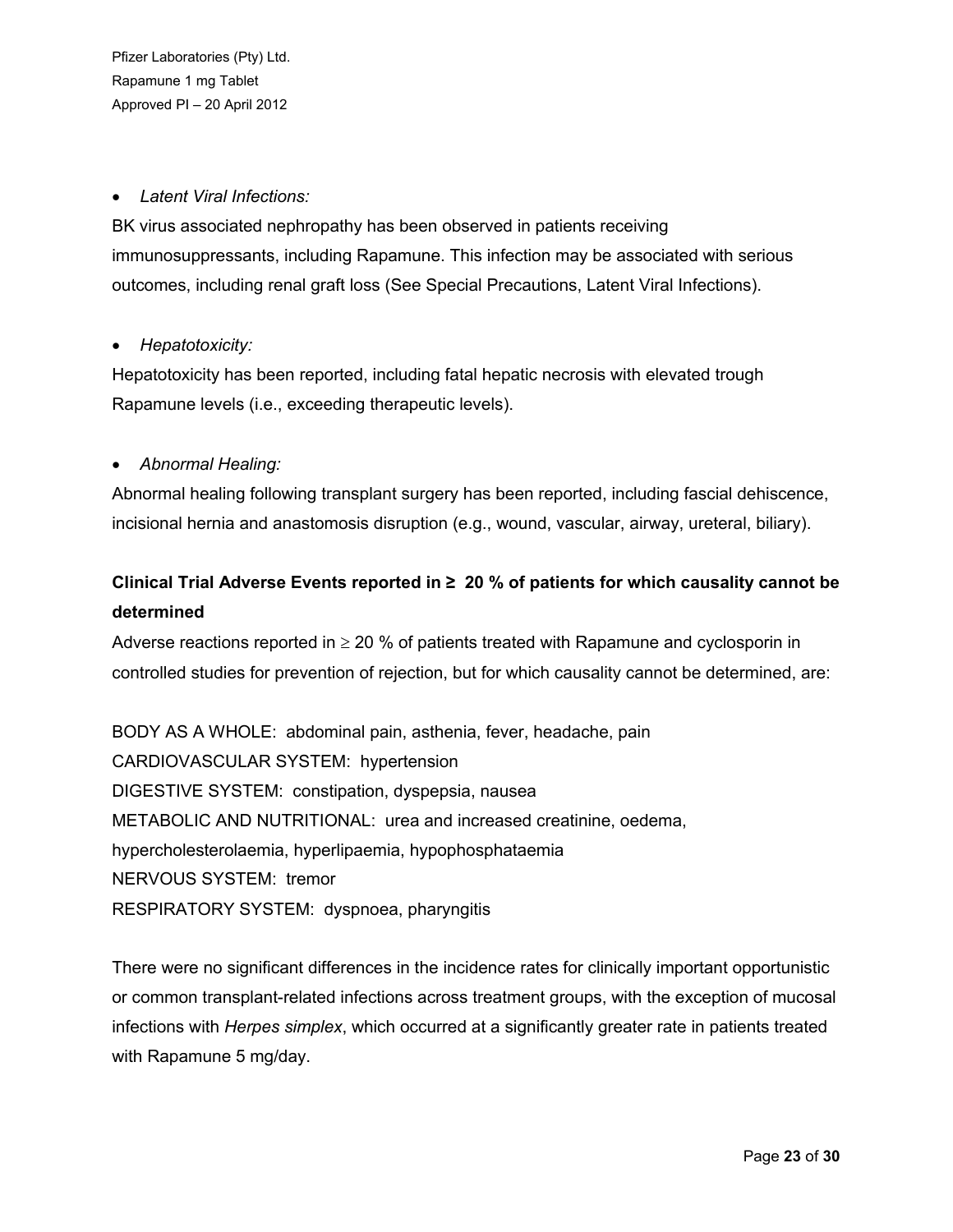# **Clinical Trial Adverse Events reported in < 20% of patients for which causality cannot be determined**

The following adverse events, not mentioned above, were reported in less than 20 % of patients treated with Rapamune or control therapy during clinical trials but causality cannot be determined:

BODY AS A WHOLE: abdomen enlarged, accidental injury, back pain, chest pain, chills, face oedema, generalised oedema, peritonitis

CARDIOVASCULAR SYSTEM: haemorrhage, hypervolaemia, hypotension

DIGESTIVE SYSTEM: anorexia, flatulence, oral moniliasis, vomiting

ENDOCRINE SYSTEM: Cushing's syndrome, diabetes mellitus

HAEMIC AND LYMPHATIC SYSTEM: ecchymosis, leukocytosis

METABOLIC AND NUTRITIONAL: acidosis, creatine phosphokinase increased, dehydration,

hypercalcaemia, hyperglycaemia, hyperkalaemia, hypocalcaemia, hypomagnesaemia, weight gain

MUSCULOSKELETAL SYSTEM: tetany

NERVOUS SYSTEM: agitation, anxiety, confusion, depression, dizziness, hypoaesthesia, hypotonia, insomnia, paraesthesia, somnolence

RESPIRATORY SYSTEM: increased cough, pleural effusion, pulmonary physical finding, rhinitis

SKIN AND APPENDAGES: hirsutism, pruritus, skin disorder, sweating

SPECIAL SENSES: abnormal vision

UROGENITAL SYSTEM: albuminuria, bladder pain, dysuria, haematuria, hydronephrosis, kidney tubular necrosis, oliguria, scrotal oedema, toxic nephropathy, urinary frequency, urinary incontinence, urinary retention

# *Other clinical experience*

Azoospermia has been reported with the use of Rapamune and has been reversible upon discontinuation of Rapamune in most cases.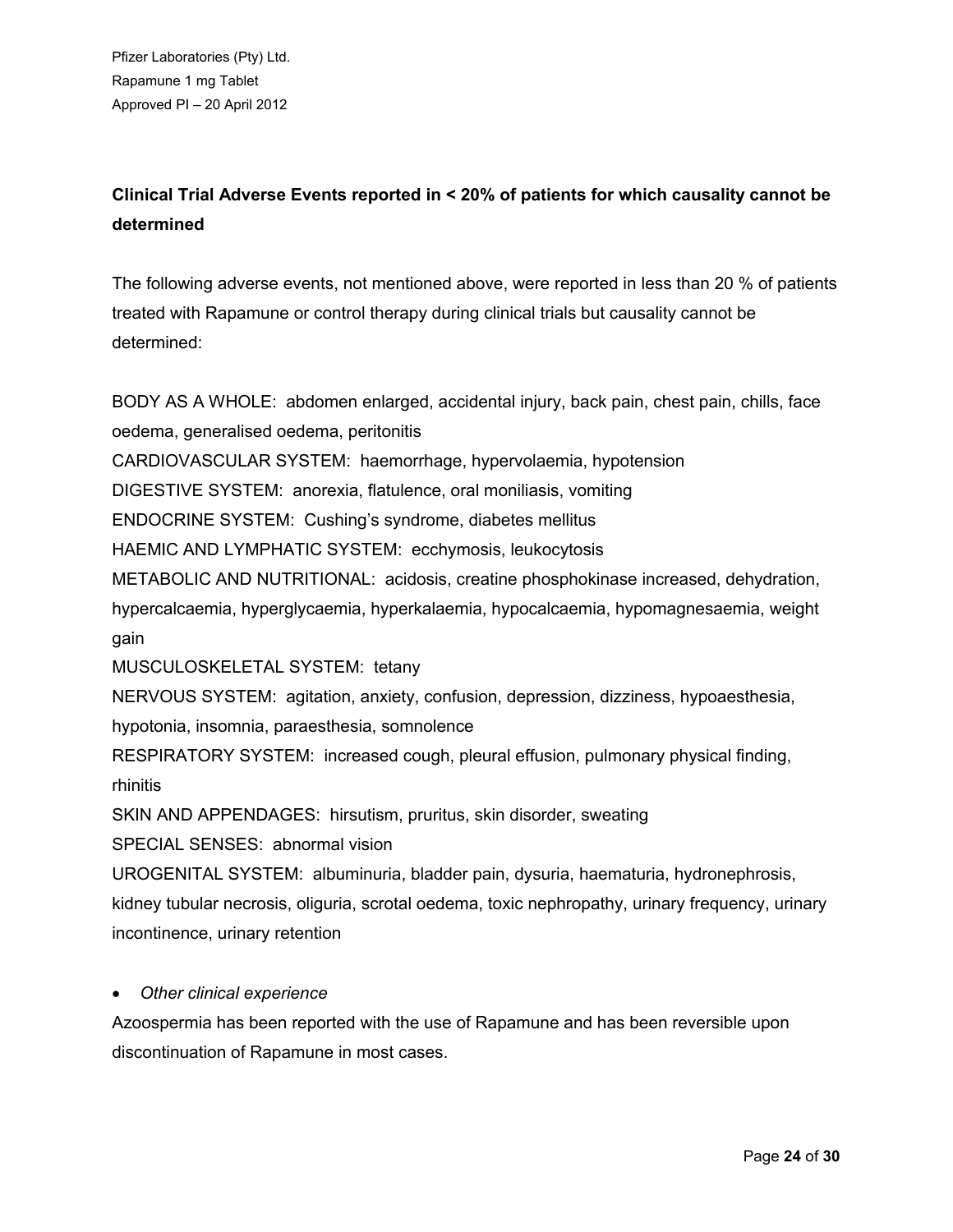### *Special precautions*

Rapamune is for oral administration only.

Rapamune has been administered concurrently with the following agents in clinical studies: cyclosporin, azathioprine, mycophenolate mofetil, corticosteroids, and cytotoxic antibodies. The efficacy and safety of Rapamune in combination with other immunosuppressive agents has not been determined.

# *Wound Healing and Fluid Accumulation:*

mTOR inhibitors such as Rapamune has been shown *in vitro* to inhibit production of certain growth factors that may affect angiogenesis, fibroblast proliferation and vascular permeability. There have been reports of impaired or delayed wound healing in patients receiving Rapamune, including lymphocele and wound dehiscence. Patients with a Body Mass Index (BMI) greater than 30 kg/ $m^2$  may be at increased risk of abnormal wound healing based on data from the medical literature (See Side Effects and Special Precautions)

There have also been reports of fluid accumulation, including peripheral oedema, lymphoedema, pleural effusion and pericardial effusions (including haemodynamically significant effusions in children and adults), in patients receiving Rapamune.

# *Skin malignancies:*

Immunosuppression increases the susceptibility to the development of lymphoma and other malignancies, particularly of the skin. Therefore patients taking Rapamune should limit exposure to sunlight and UV light by wearing protective clothing and using a sunscreen with a high protective factor (see Warnings and Side effects).

#### *Lymphocele*:

Lymphocele, a known surgical complication of renal transplantation, occurred significantly more often in a dose-related fashion in Rapamune treated patients. Appropriate post-operative measures should be considered to minimise this complication.

#### *Hyperlipidaemia:*

The use of Rapamune may lead to increased serum cholesterol and triglycerides that may require treatment. Patients must be monitored for hyperlipidaemia.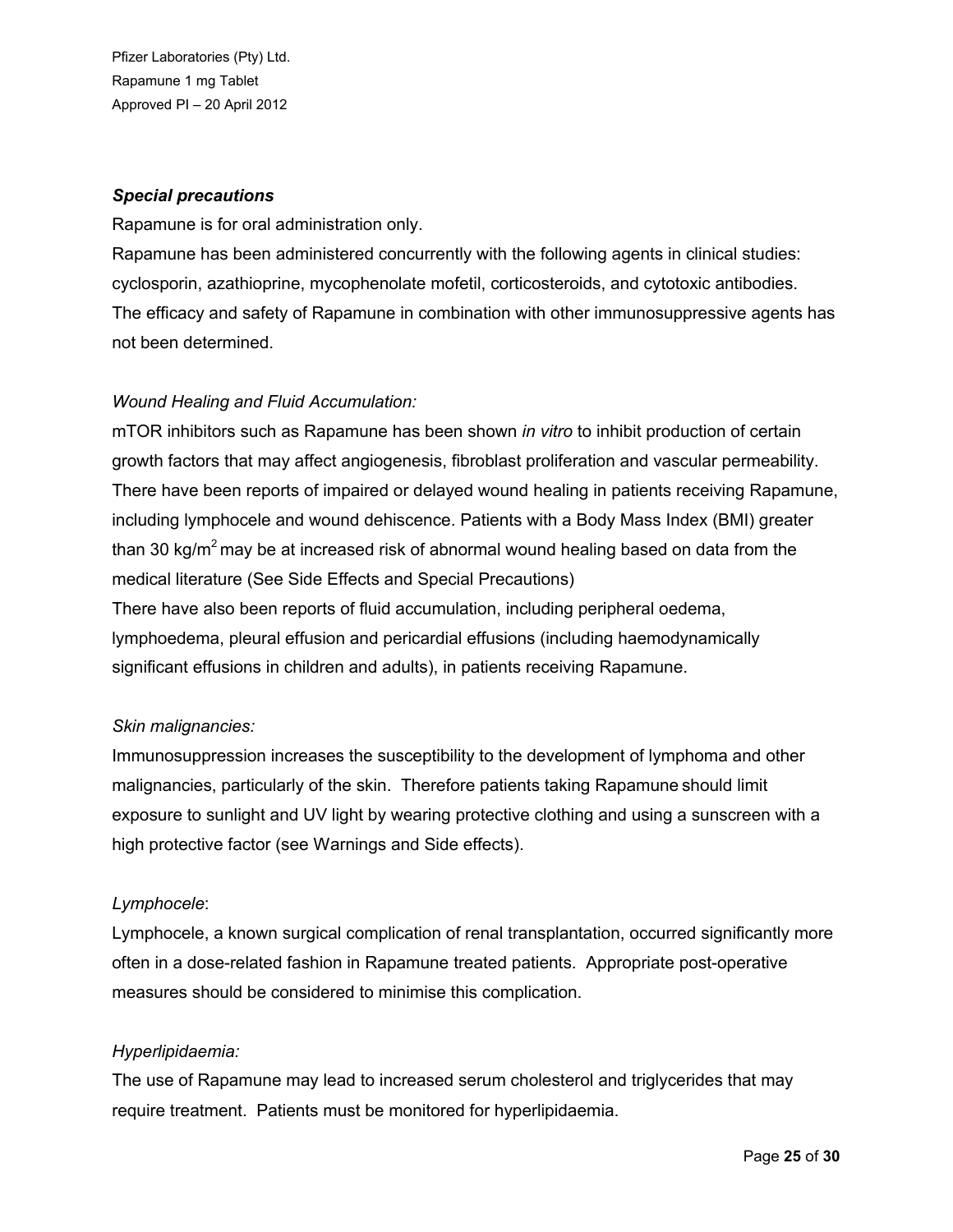### *Rhabdomyolysis*:

In clinical trials, the concomitant administration of Rapamune and HMG-CoA reductase inhibitors and/or fibrates was well tolerated. During Rapamune therapy, patients should be monitored for elevated lipids, and patients administered an HMG-CoA reductase inhibitor and/or fibrate should be monitored for the possible development of rhabdomyolysis and other adverse effects as described in the respective labelling for these agents.

# *Renal Function:*

Patients treated with CsA and Rapamune had higher serum creatinine levels and lower glomerular filtration rates compared to patients treated with CsA and placebo or azathioprine controls.

The rate of decline in renal function was greater in patients receiving Rapamune and CsA compared with control therapies.

Therefore, renal function should be monitored and appropriate adjustment of the immunosuppressive regimen should be considered in patients with elevated serum creatinine levels.

In a study that compared a regimen of Rapamune and CsA to one in which CsA was withdrawn 2-4 months post-transplantation, those in whom CsA was not withdrawn had significantly higher serum creatinine levels and significantly lower glomerular filtration rates at 12 months through 60 months, and significantly lower graft survival at 48 months, the point at which it was decided by the sponsor to discontinue subjects from assigned therapy in the Rapamune and CsA arm. When the protocol was amended all subjects had reached 48 months and some completed the 60 months of the study.

In patients at low to moderate immunologic risk, continuation of combination therapy with CsA beyond 4 months following transplantation should only be considered when the benefits outweigh the risks of this combination for individual patients (see Precautions). In patients with delayed graft function, Rapamune may delay the recovery of renal function.

#### *Proteinuria:*

Periodic quantitative monitoring of urinary protein excretion is recommended. In a study evaluating conversion from calcineurin inhibitors (CNI) to Rapamune in maintenance renal transplant patients 6 –120 months post-transplant, increased urinary protein excretion was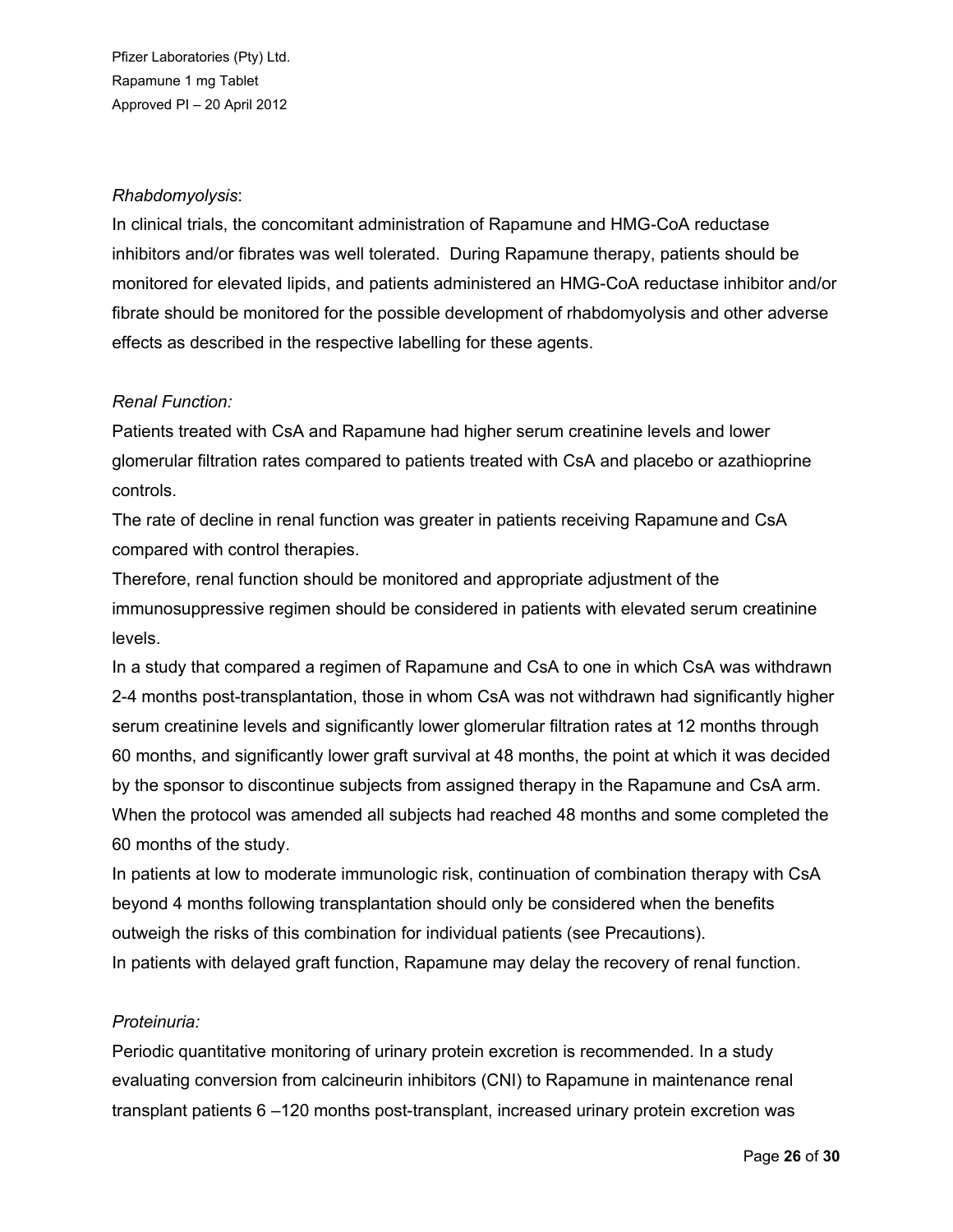commonly observed from the 6 through 24 month after conversion to Rapamune compared with CNI continuation (23,6 % versus 12,8 %, respectively) see SIDE EFFECTS. Those patients in the highest quartile of urinary protein excretion prior to Rapamune conversion (urinary protein to creatinine ratio ≥ 0,27) were those whose protein excretion increased the most after conversion. New-onset nephrosis (nephrotic syndrome) was also reported in 2 % of the patients in the study. Reduction in the degree of urinary protein excretion was observed for individual patients following discontinuation of Rapamune. The safety and efficacy of conversion from calcineurin inhibitors to Rapamune in maintenance renal transplant patients have not been established.

# *De novo use without calcineurin inhibitor (CNI)*

The safety and efficacy of the *de novo* use of Rapamune without a calcineurin inhibitor (CNI) is not established in renal transplant patients. In two multi-center clinical studies, *de novo* renal transplant patients treated with Rapamune, MMF, steroids, and an IL-2 receptor antagonist had significantly higher acute rejection rates and numerically higher death rates compared to patients treated with a calcineurin inhibitor, MMF, steroids and IL-2 receptor antagonist. A benefit, in terms of better renal function, was not apparent in the treatment arms with *de novo* use of Rapamune without a CNI. It should be noted that an abbreviated schedule of administration of daclizumab was employed in one of the studies.

# *Calcineurin inhibitor-induced haemolytic uraemic syndrome/thrombotic thrombocytopaenic purpura/thrombotic microangiopathy (HUS/TTP/TMA):*

The concomitant use of Rapamune with a calcineurin inhibitor may increase the risk of calcineurin inhibitor-induced HUS/TTP/TMA.

# *Concomitant use of angiotensin – converting enzyme (ACE) inhibitors:*

The concomitant administration of Rapamune and ACE inhibitors has resulted in angioneurotic oedema-type reactions.

#### *Interstitial Lung Disease:*

Cases of interstitial lung disease (including pneumonitis, and frequently bronchiolitis obliterans with organizing pneumonia (BOOP) and pulmonary fibrosis), some fatal, with no identified infectious aetiology have occurred in patients receiving immunosuppressive regimens including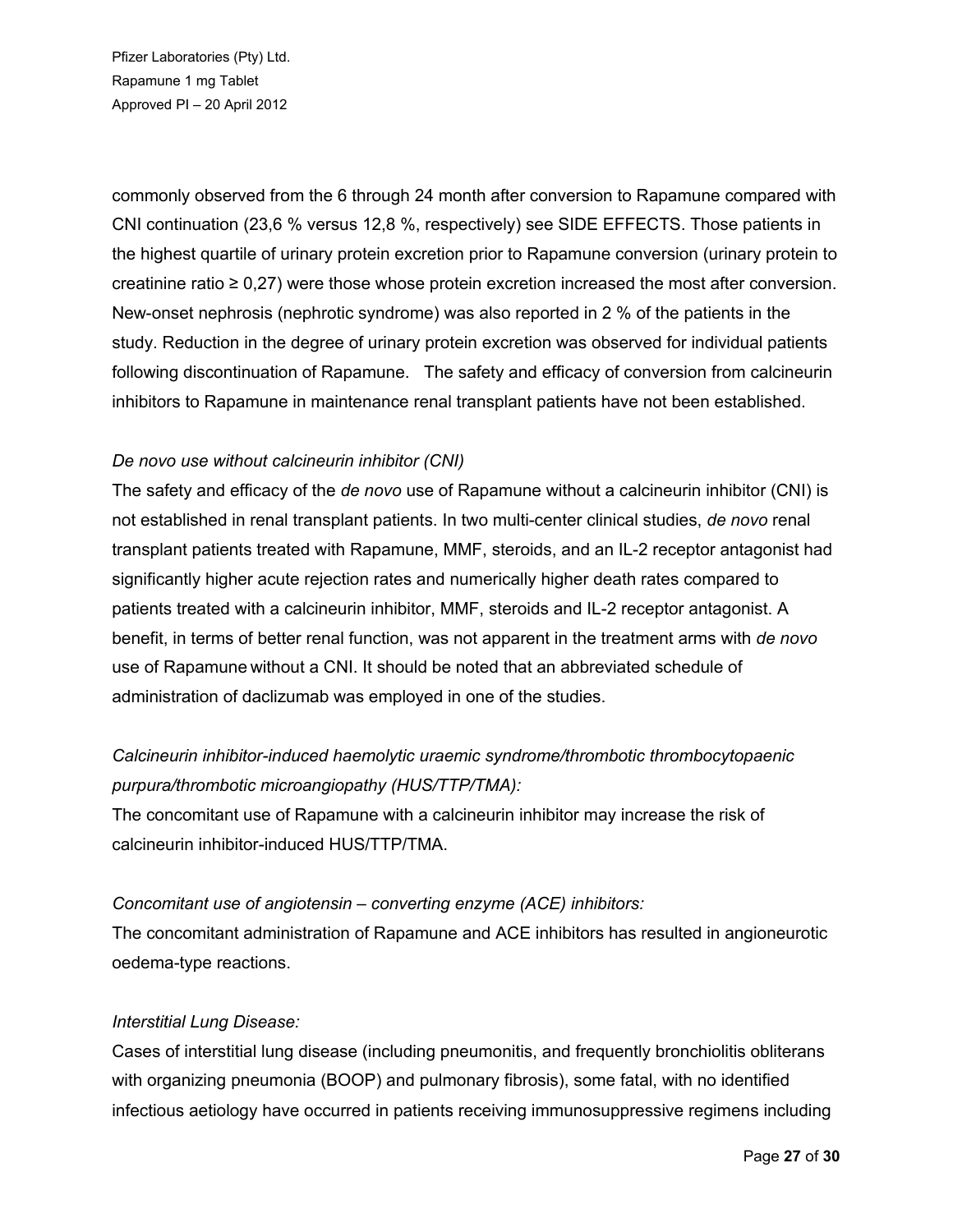Rapamune. In some cases, the interstitial lung disease has resolved upon discontinuation or dose reduction of Rapamune. The risk may be increased as the trough sirolimus level increases (See Side-effects, Interstitial Lung disease).

# *Latent Viral Infections:*

Patients treated with immunosuppressants, including Rapamune, are at risk for opportunistic infections, including activation of latent viral infections. Among these conditions is BK virus associated nephropathy. This infection is often related to a high total immunosuppressive burden and may lead to serious outcomes, including graft loss. Physicians should consider this in the differential diagnosis in immunosuppressed patients with deteriorating renal function (See Side Effects, Latent Viral Infections).

# *Antimicrobial Prophylaxis:*

Cases of *Pneumocystis carinii* pneumonia have been reported in patients not receiving antimicrobial prophylaxis. Therefore, antimicrobial prophylaxis for *Pneumocystis carinii*  pneumonia should be administered for 1 year following transplantation.

Cytomegalovirus (CMV) prophylaxis is recommended for 3 months after transplantation, particularly for patients at increased risk for CMV infection.

# *Paediatric Use:*

Safety and efficacy of Rapamune in paediatric patients below the age of 13 years have not been established. It is recommended that Rapamune whole blood trough levels be monitored if used in paediatric patients < 13 years of age (see Dosage and Directions for Use).

# *Contraception:*

Effective contraception must be initiated before Rapamune therapy, and maintained during Rapamune therapy for 12 weeks after Rapamune therapy has been stopped (see Pregnancy and Lactation).

*Use in high risk patients:*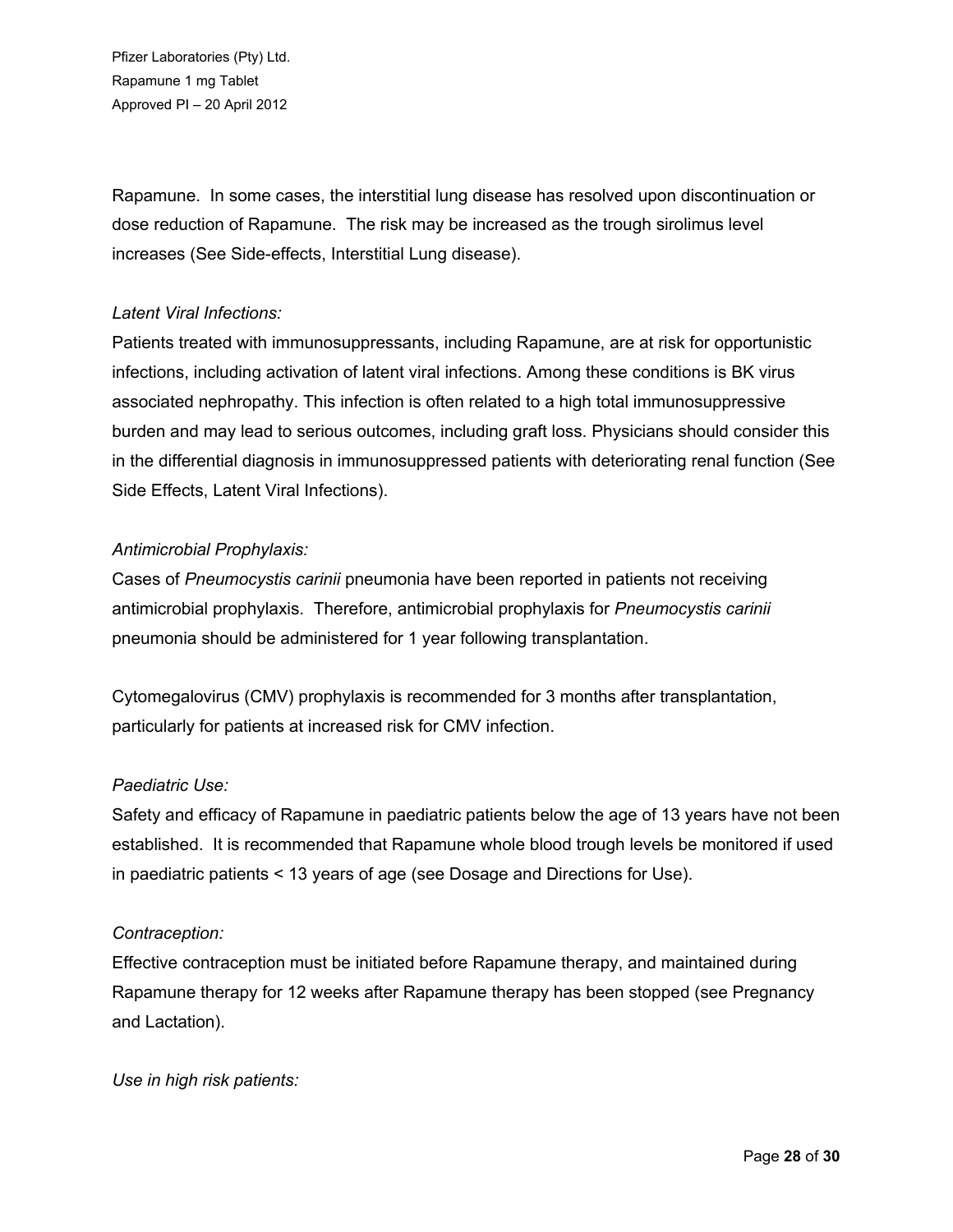The safety and efficacy of CsA withdrawal in high-risk renal transplant patients have not been adequately studied and such use is therefore not recommended. This includes patients with Banff 93 grade III acute rejection or vascular rejection prior to CsA withdrawal, those who are dialysis-dependent, or with serum creatinine > 0,25 mmol/l, black patients, renal re-transplants, multi-organ transplants, and patients with a high panel of reactive antibodies.

# *Effects on ability to drive and use machines:*

No studies on the effects on the ability to drive and use machines have been performed.

Patients with rare hereditary problems of galactose intolerance, the Lapp lactase deficiency or glucose-galactose malabsorption should not take this medicine.

# **KNOWN SYMPTOMS OF OVERDOSAGE AND PARTICULARS OF ITS TREATMENT:**

At present, there is limited experience with overdose. One patient experienced an episode of atrial fibrillation after ingestion of 150 mg of Rapamune.

Treatment should be supportive and symptomatic in all cases of overdose.

In general, the adverse effects of overdosage are consistent with those listed in the Side-effect section (See Side-effects and Special Precautions).

Based on the poor aqueous solubility and high erythrocyte and plasma protein binding of Rapamune, it is anticipated that Rapamune is not dialyzable to any significant extent.

#### **IDENTIFICATION:**

**1 mg Tablet**: White, triangular-shaped, sugar-coated tablets, branded Rapamune 1 mg in red ink.

#### **PRESENTATION:**

**1 mg Tablet**: Blister packs of 30's.

#### **STORAGE INSTRUCTIONS:**

#### **1 mg Tablet**:

Store below 25 °C. Protect from light.

Do not remove the blisters from the carton until required for use.